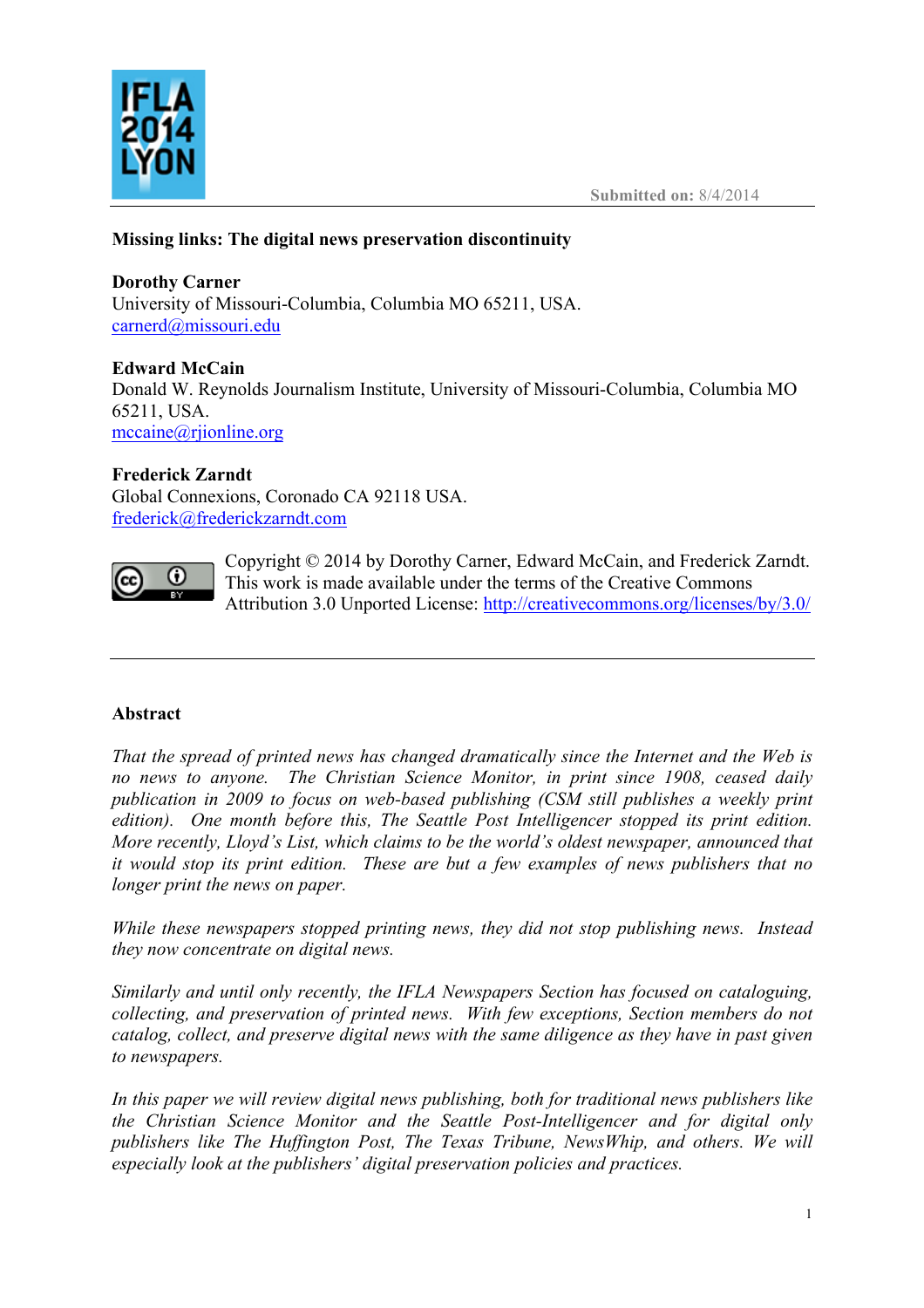*The result? For that you will have to read the paper or listen to the presentation. But you won't be surprised if we hint that there is a humungous collection, catalogue, and preservation gap between the printed and digital.*

**Keywords:** *digital preservation, digital news, survey, news publishers, web harvest, born digital news, e-legal deposit.*

#### **Introduction**

The Internet, the World Wide Web, and the technologies built on this digital infrastructure have made possible news delivery in ways that pre-21st century news publishers did not imagine. No longer is news first created on media like paper or analogue video / audio tapes: Instead it is created digitally – "born digital"-- and this born digital news is used to create analogue media like newspapers, magazines, non-digital radio or television. Or born digital news is *never* transferred to analogue media and only exists digitally.

Long-running and authoritative newspapers like *The Christian Science Monitor* have stopped or drastically reduced the amount of news published on analogue media (newspapers). Curtailing printed news production and distributing ever more news digitally via websites, social media, YouTube, Twitter, etc. has been a trend which began early this century and continues at an accelerating pace, at least in most of the developed world.

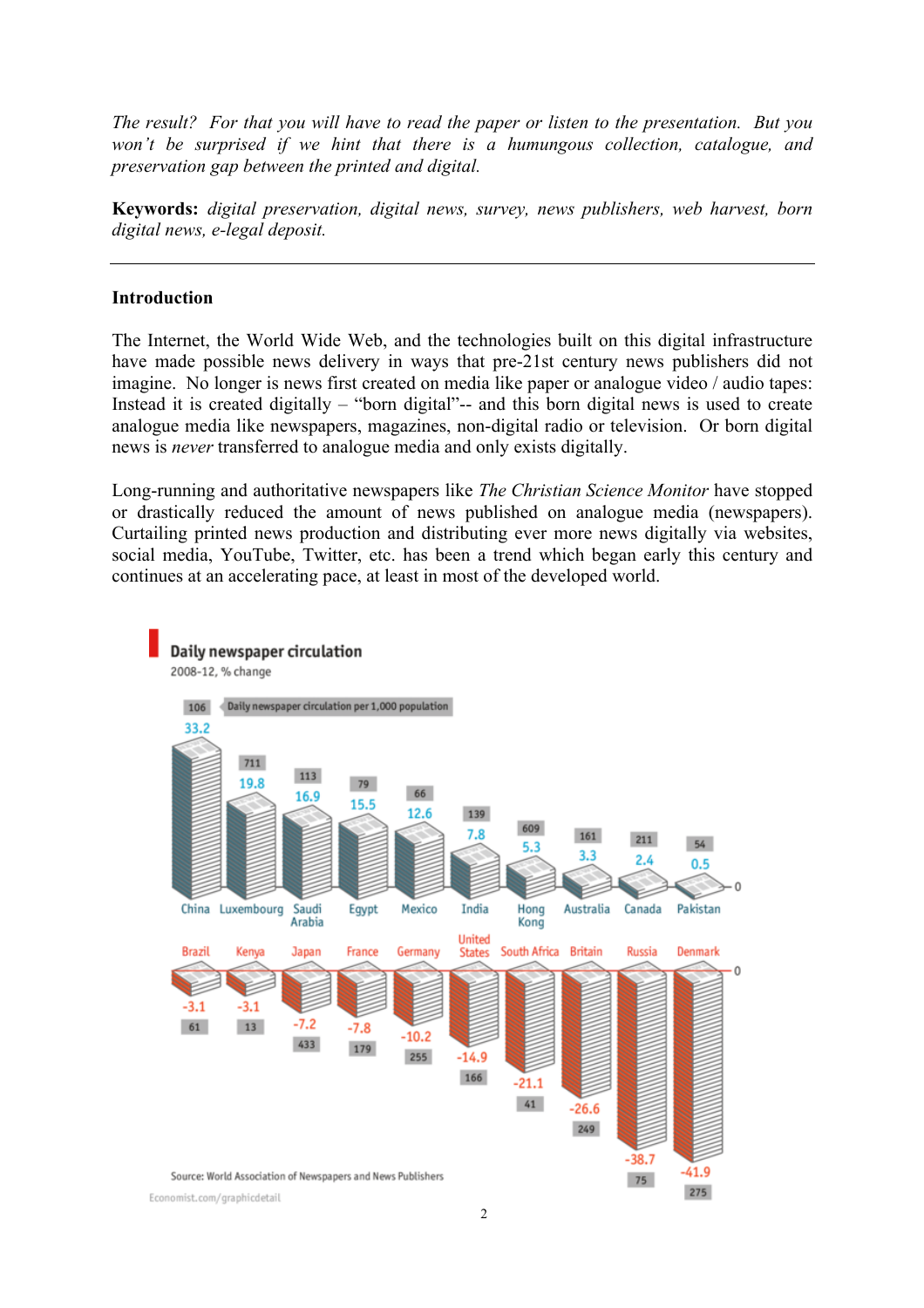

In the United States policies and practices for the preservation of newspapers have been well developed. The National Digital Information Infrastructure and Preservation Program (NDIIPP) ensured newspapers' preservation by copying them to microfilm, which, under proper storage conditions, may last as long as 500 years. And although NDNP historical digital newspapers should not be viewed as a preservation medium, the National Digital Newspapers Program (NDNP) uses microfilm from the NDIIPP program to provide access to newspapers now in the public domain.

Unfortunately there is no NDIIPP or NDNP program for born digital news, at least not in the United States.

Outside of North America, born digital legal deposit policies and practices vary considerably

from country to country: Some have well developed born digital legal deposit policies and practices while others find themselves in situation similar to the United States, that is, without well articulated policies and practices for born digital legal deposit. Lack of policy will likely result in a "preservation gap", a period of time when born digital news is simply lost for any number of reasons – disk crashes, bit rot, loss in the migration of news from an old software system to a newer one, etc. News producers may of course preserve their own born digital news, but as you will see below, producers' preservation efforts are often not well.

This paper tells the history of news preservation at producers and at cultural heritage organizations. It discusses the results of a survey of news producers' digital preservation practices conducted by the Reynolds Journalism Institute. The news producers surveyed for this study are all North American, but as with all digital media, the reach of the news they publish is global. We expect that a survey of news producers outside of North America would give similar results, but we leave this to someone else to show.

In a follow-on paper, we shall discuss the results of a survey of born digital news legal deposit policies and practices at cultural heritage organizations around the world.

#### **Literature Review**

While the marketplace rewards breaking news, managing previously published news content has historically been someone else's problem, most often a librarian's.

To provide context to the born-digital news preservation survey results cited in this paper, the authors follow the development and management of news archives from "morgue" to borndigital repositories, looking for evidence of intention to preserve along the way.

The first American scholar to investigate the penetration, preservation and role of newspaper archives, often called morgues by newspaper staff, was Robert W. Desmond, a professor of journalism at the University of Minnesota. He wrote: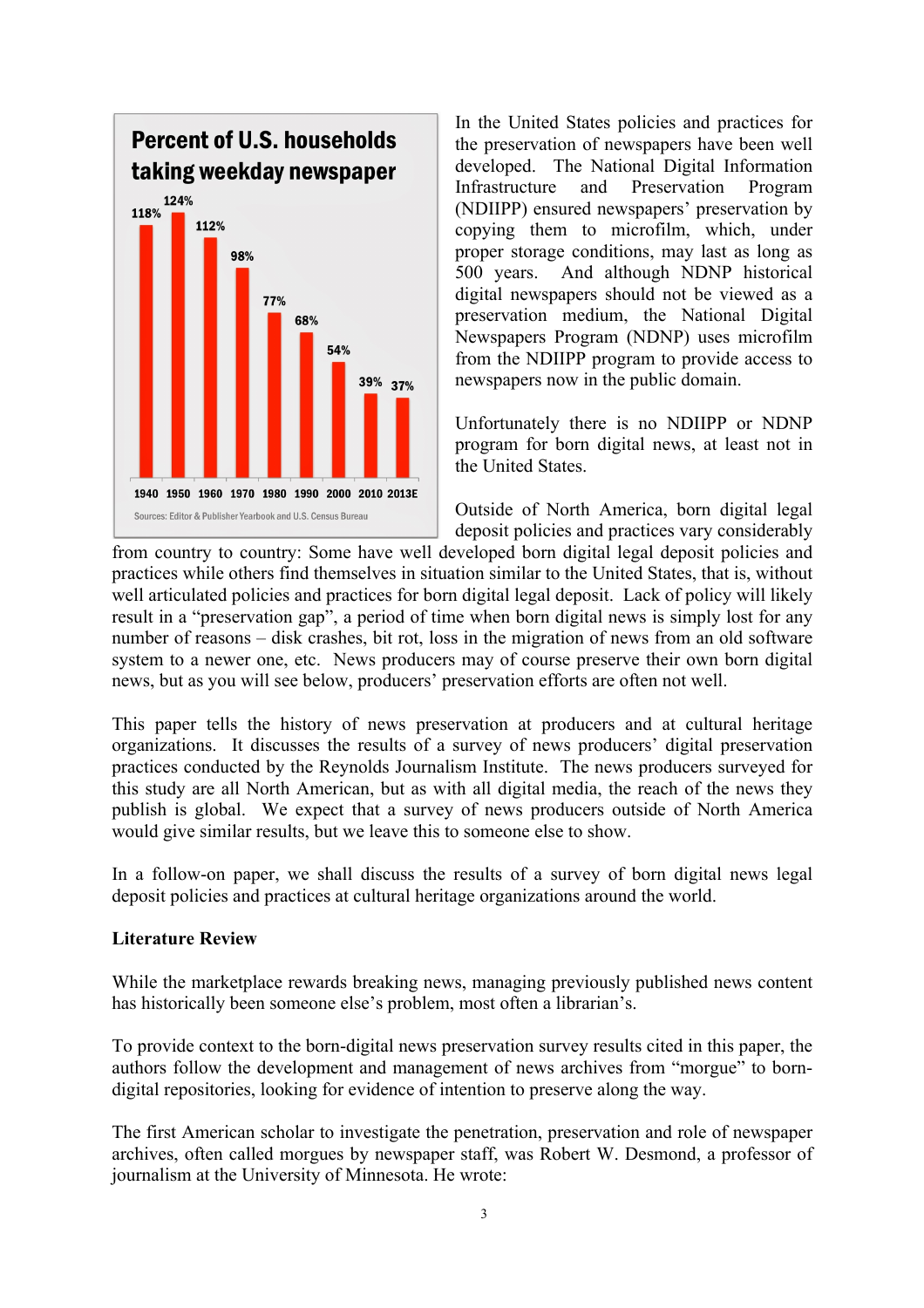Originally, so far as concerned the preservation of information, the only material placed away for future use were prepared obituary sketches of prominent men. It was because of this fact that the newspaper libraries and reference departments were originally given the grim name of "morgue," a name that the best of them have long outgrown (Desmond, 1930, p. 16).

His research was an attempt to change the prevailing attitude that the morgue held "dead" information and was only valuable for writing obituaries. Nathan (1910), twenty years earlier, said that the word morgue "stands for the department of the paper wherein are kept the keys to the news that has passed, the "dead" news, in other words (Nathan, 1910, p. 597).

Desmond was one of the strongest advocates for what he called the newspaper "reference library," the information they contained, so valuable for fact-checking and historical documentation, and the librarians managing them.

Desmond (1930) claimed that some U. S. newspapers had small morgues in place around 1850, but reference collections began to take shape after 1900. He believed that it had been the wars (Spanish American and World War I) that provided the impetus for creating morgues/libraries, because newspapers needed to gather information on a wider range of topics than simply news about prominent men. Newspapers were no longer hyper-local. Because American soldiers were fighting in global conflicts, news from distant parts of the world became important to cover (Desmond, 1930, p. 16).

According to Desmond, *"The New York Herald*, which began publication in 1835, started to build up a library of books about 1845. Clippings were saved beginning in 1852, but not systematically until about 1860 (Desmond, 1930, p. 17).

James Gordon Bennett, Sr., founder of the *Herald,* has been credited with establishing the first counterpart of the modern newspaper library in the United States. In Desmond's book, *Newspaper Reference Methods* (1933), he speculated that the Civil War inspired Bennett to begin keeping an index in 1860. Bennett considered it a valuable enough enterprise to retroactively index the *Herald* back to the first issues of the paper in 1835 (Desmond, 1933, p. 3). However, this was not the first U. S. paper to be indexed. *The Lathrop Report on Newspaper Indexes* (LRNI) indicates that the *Maryland Gazette* (Annapolis MD 1727-1746) was the first to create an index (NLE Index, 2014).

Lydenberg (1915) was the first academic to write about preservation practice for newspapers. In 1914, the New York Public Library (NYPL) was concerned about the severe wear that their bound newspaper volumes were experiencing based on excessive use and the poor paper stock on which news was printed. NYPL librarians experimented with various preservation practices for more than a year. Chemists in Italy and Germany had created "transparent compounds that when applied to paper overcame its brittleness, kept it air-proof, and for ordinary use were said to make it practically imperishable." Also known to protect edges of bound volumes, was a chemical preparation created in Brooklyn that would keep air from volumes only if they were not used. This did not seem the best process since the volumes were in constant use. Only if two sets were acquired (one for use and the other for preservation) would it be an adequate solution (Lydenberg, 1915, p.240).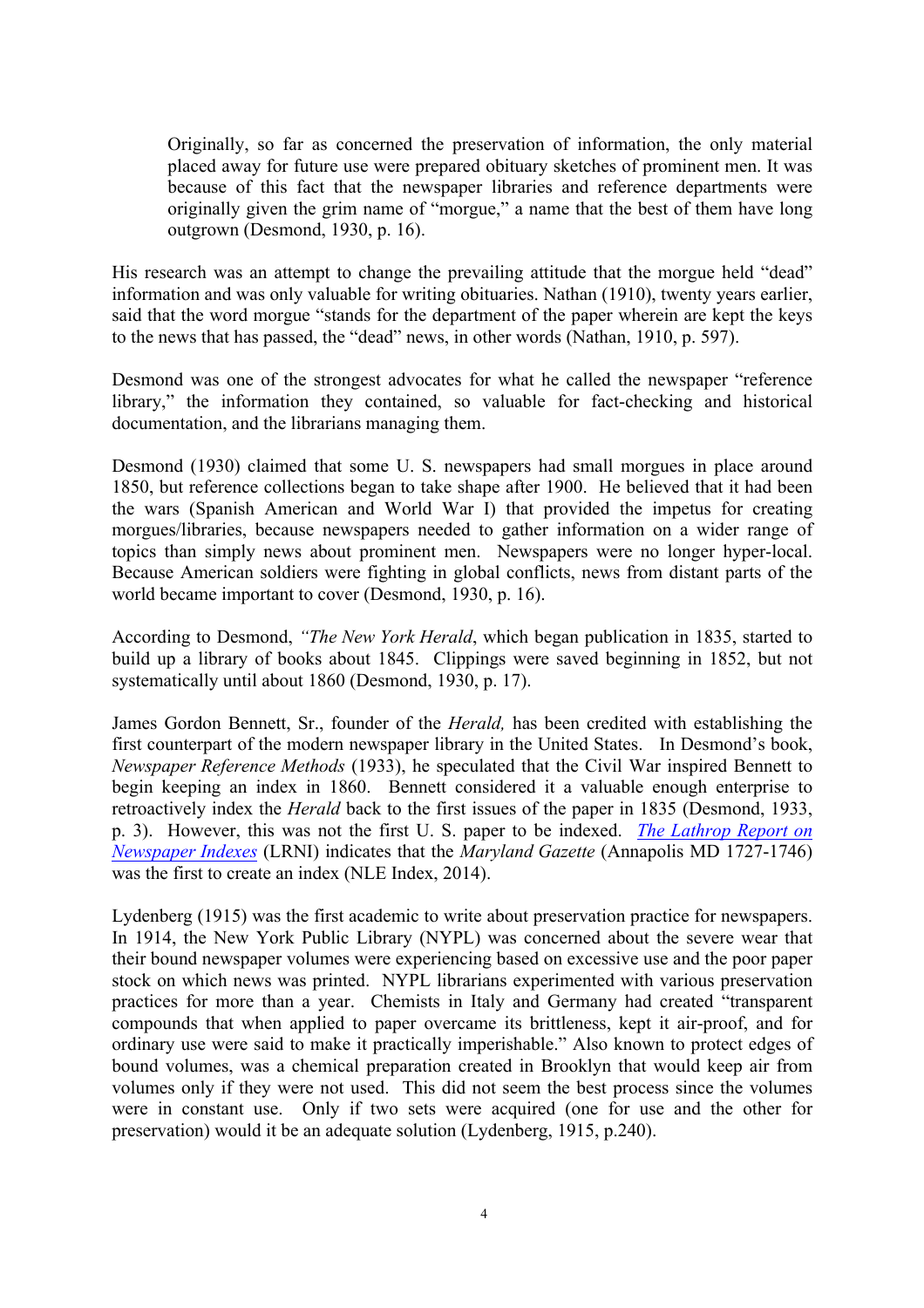These early news preservationists at NYPL concluded that binding material could be applied to the sheets that would exclude air. They experimented with Japanese tissue and silk, treating some volumes (applying the tissue and silk with "pure" rice paste) and leaving other volumes without treatment as the control group. They exposed the sheets to the sun for periods between 100 to 150 hours. The unprotected paper turned yellow rapidly; those protected with silk, less rapidly and those treated with Japanese tissue showed only a slight effect. Procedures included using Mullen and Ashcroft tests, standards used for testing paper strength, and the United States Bureau of Standards test for bending and pliability. They also applied muslin to individual newspaper sheets, and because it increased the volume threefold, was easily ruled out as a potential preservation method. Even though the Japanese tissue tests proved to be satisfactory, the cost was prohibitive. They estimated that it would cost \$35 per volume or \$420 per year for one daily to be treated. That translates to \$10,732.04 per year in 2014, based on CPI inflation calculation (Calculator.net, 2014)**.** The trustees felt that the cost was too much and hoped to get publishers to print special editions for the libraries using better paper stock.

Current archivists and digital curators can relate to the research performed by these early preservationists and the predictable outcome that prohibitive costs would ultimately derail attempts to preserve newspaper content for future generations. The optimism they demonstrated in their suggestion that local papers print special editions for the libraries using better paper stock is reminiscent of similar efforts to elicit cooperation from today's publishers of news content.

"Because of the evident need," wrote Desmond in 1933, "for a system of filing suitable to growing newspaper libraries and the desirability of discussing common problems, a group of newspaper librarians was organized in 1923 as the Newspaper Group of the Special Libraries Association" (1933, p. 5). Joseph F. Kwapil, librarian at the *Philadelphia Public Ledger* and the group's first president, sent out the call to meet.

Will C. Conrad, *Milwaukee Journal* librarian, believed that the newspaper library "has become the repository of the materials from which the news story, and the editorials if you please, are built. It has become the most important factor in the news plant, the very center of the plant" (S*pecial Libraries*, Oct. 1928, p. 268).

Probably the best example of a good newspaper library in 1930 was the one Kwapil managed at the *Philadelphia Public Ledger.* The library not only served *The Public Ledger*, but also the *Evening Public Ledger*, *The Saturday Evening Post, The Ladies' Home Journal* and the *Country Gentleman*. It was open 24 hours a day. The staff filed over 1000 clippings each day. The dailies used about 30,000 photographs and cuts taken from the library each year. About 100 newspapers from all over the country were read and clipped daily. In 1930 there were several million clippings on file, with about a million subjects covered with over 20,000 guides and finding aids and more than 80,000 classifications in the subject file. The library had more than 2,000,000 photographs, 85,000 cuts and over 100,000 negatives and employed one librarian and 14 assistants (Desmond, 1930, p. 37). Kwapil (1921) also established a daily index at the *Ledger* (Kwapil, 1921, p. 445), and was instrumental in creating a standard classification system for news libraries since neither the Dewey Decimal nor Library of Congress Classification systems worked well in a newspaper library (Desmond, 1930, p. 44).

Early twentieth-century newspapers began assigning a monetary value to their archives. "In 1924 the *St. Louis Post-Dispatch* collection was estimated to be worth "several hundred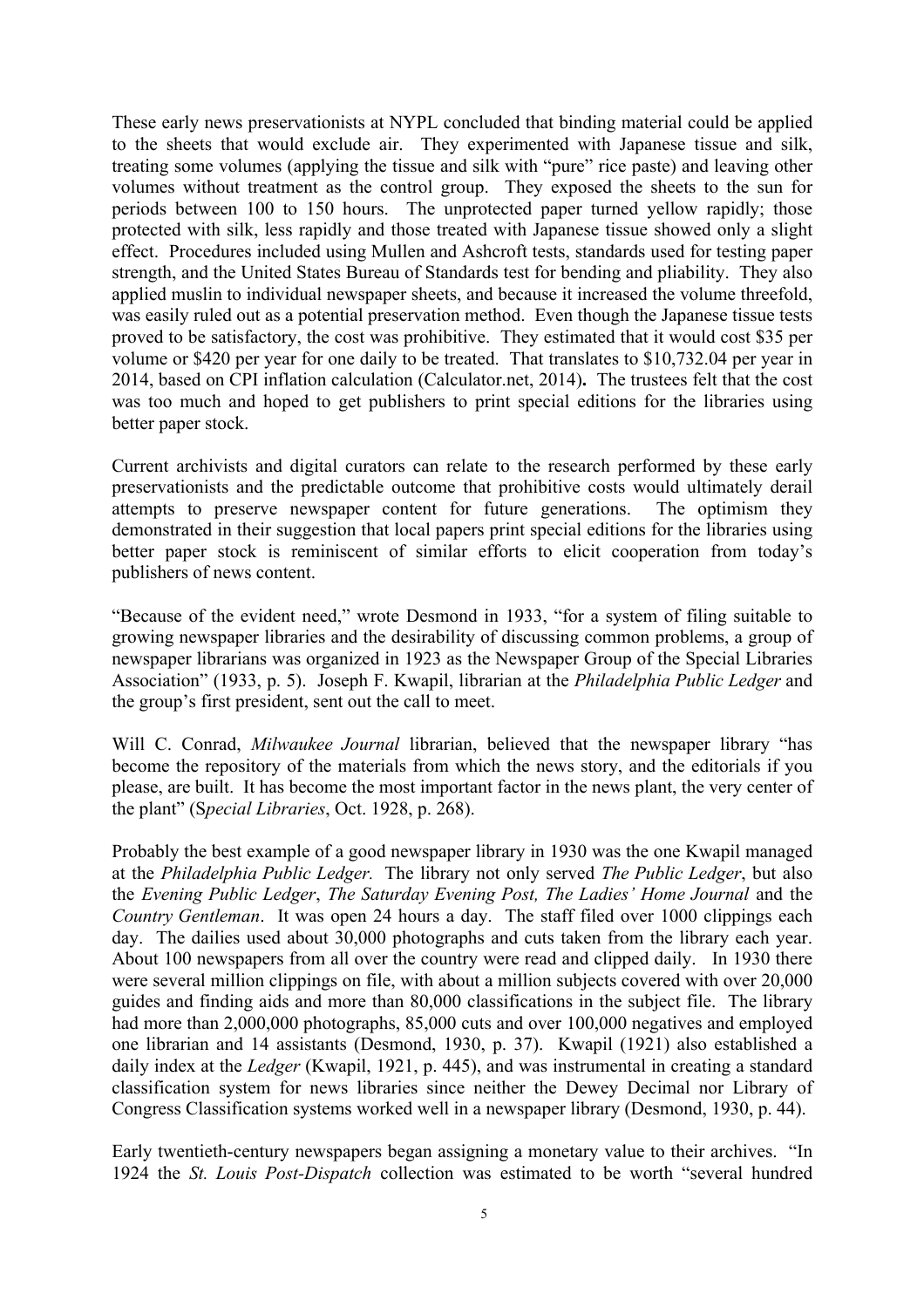thousand dollars." The *Detroit News*' collection, appraised by a committee of underwriters, was valued at \$1,000,000 (Desmond, 1930, p.3). According the Bureau of Labor Statistics CPI inflation calculator, that same collection would be worth nearly \$14,000,000 today.

While we continue to grapple with appropriate taxonomies, workflow and access tools, struggling with costly digital storage space, turn-of-the-century news librarians faced similar issues in the analogue world. "We have two chief problems in the reference department," one news librarian complained, "one is the problem of space – getting all of our material into the available space. The other is the problem of how to file information quickly and efficiently and accurately and how to find it quickly when needed" (Desmond, 1930, p. 47).

During the last two decades of the nineteenth century, smaller newspapers began to rely on clipping services rather than hire staff to create and manage a morgue. Robert Luce founded one such service, the Luce Clipping Bureau, in 1888. By the turn of the century, several of these services began to appear. Some offered vanity services to prominent people wanting a record of when and where their activities were published. News librarians were often critical of these commercial clipping services, charging lack of discrimination and poor quality of service, but the cost of staffing a newspaper library with enough people who could read, clip and file hundreds of stories daily, made these services a popular method of "outsourcing" morgue work (Luce, 1913, p. 152-157).

According to McCargar (2011), The Associated Press (AP) "was created to solve a nineteenth-century technology infrastructure problem–the limited and expensive availability of the telegraph during the Mexican-American War" (McCargar, CRL, 2011, p. 5). What began in 1846 as a collaborative service gathering and distributing news content to five New York newspapers, has expanded to include over 1400 U. S. daily newspapers and thousands of television and radio broadcast members (AP, 2014). Not only does the AP provide content to its members, it has been instrumental in creating and providing them access to metadata, enhancing efficiency of storage and access of their news content.

Castells et al. (2004) believed that the introduction of information technologies during the latter part of the twentieth century transformed the news industry and thus their libraries. Adoption of integrated platforms supporting the whole workflow cycle has become the trend over the last two decades. As a consequence of this transformation, a new market of online services for archive news redistribution, syndication, and aggregation has emerged, providing value to a wide range of information consumers (Castells et al, 2004, p. 446).

Hegg (1991) purports that the introduction of the *New York Times Information Bank*  (NYTIB) in the 1960's marked the beginning of a massive technological disruption to newspaper libraries and librarians. The NYTIB offered a computerized index and abstract to articles in its publication. By the mid seventies a few newspapers had created hybrid systems involving computerized indexes with news articles available on microfilm. The early eighties saw others create their own full-text retrieval system. Systems could provide both power and speed, satisfying information retrieval needs of journalists and editorial staffs. Librarians could create specialized files and indexes that before computers were not previously available (Hegg, 1991, p.5).

Vittolino (1985) wrote that large newspapers were the first to adopt automation technologies that helped create the electronic news library. Local investigative reporters created in-house databases allowing reporters to analyse "hot issues." New York Times, Inc. (NYTIB), the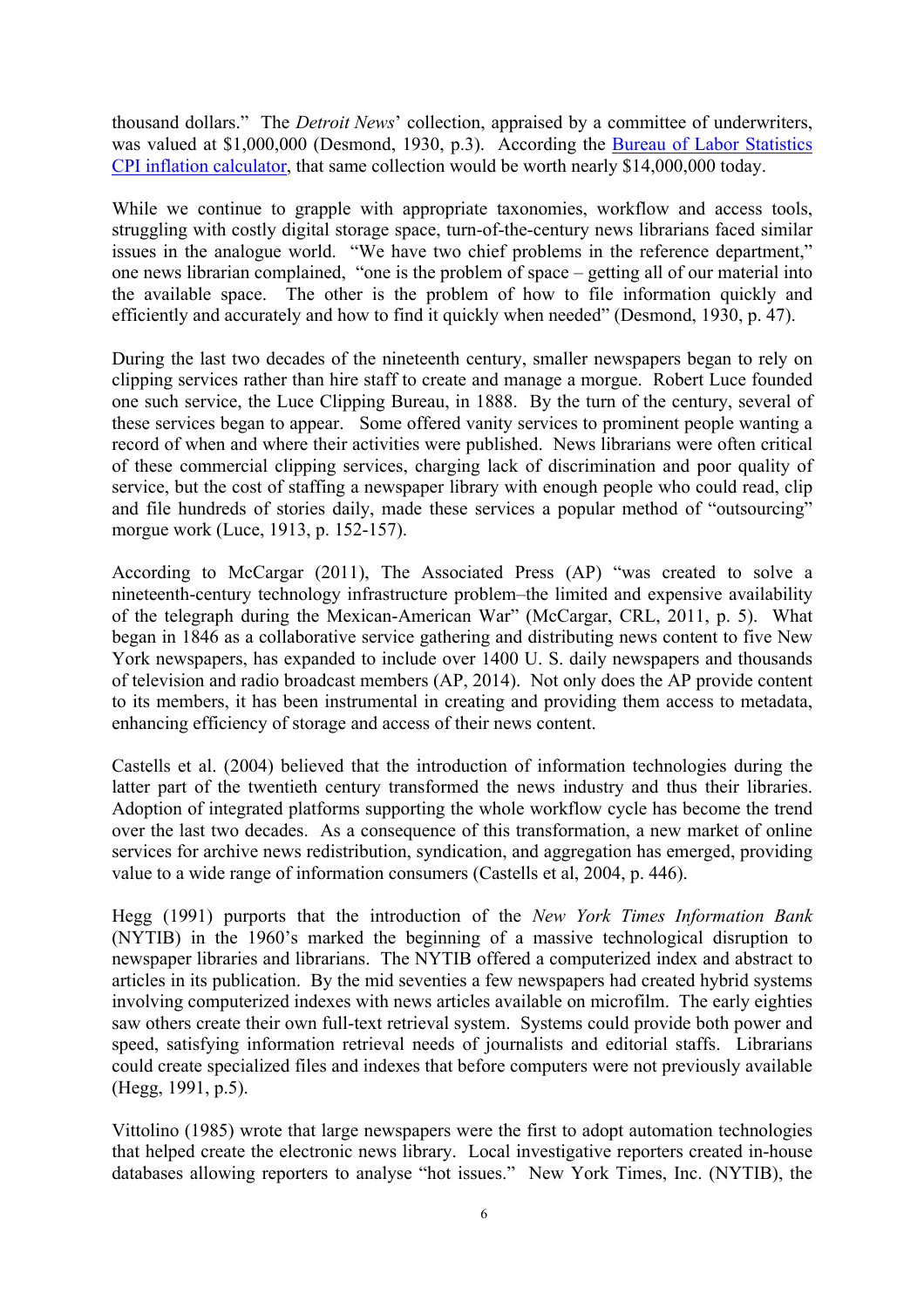Knight Ridder Group (Philadelphia Newspapers Inc.), the creators of VU/TEXT as a result of converting PNI's newspaper clippings to digital ones, and the Oklahoma Publishing Company (DATATIMES) were dominant in the early years of newspaper automation.

Some current news vendors: NewsBank's Readex unit (McCargar, 2006, p. 1) and University Microfilms International (UMI), now ProQuest LLC (McCargar, 2008, p. 3), began as microfilm services for newspapers.

Mead Data Central's Nexis product, for years considered the "gold standard," subsumed the NYTIB in the early eighties and was not only an industry vendor, but began marketing to libraries, local subscribers and even rival newspapers. Librarians at these newspapers no longer clipped stories, but sat at video display terminals (VDT) and enhanced the computerized version of the articles providing metadata for easier access. Smaller newspapers with smaller staffs and fewer resources were slower to automate, but the floodgates had been opened and automation would prove to be the tipping point for news libraries, librarians and news preservation (Hegg, 1991, p6).

In 1982, Investigative Reporters and Editors (IRE) conducted a survey of metropolitan dailies to determine their level of automation. Twenty large newspapers were already using commercial databases for information retrieval (Ward & Hansen, 1982).

In the summer of 1983, then IRE director, John Ullman, surveyed newspapers with a daily circulation of 100,000 or more. The survey was designed to find out which papers were using databases, which of the 1133 commercial databases available from 189 vendors (listed by *Cuadra Directory of Online Databases*) were used and their level of satisfaction with the services (Ullman, J. 1983).

*Information Today* (1984) reported that by "September 1984, more than 2,400 databases are available through 345 online services worldwide. Cuadra Associates' statistics indicate that the number of online databases available is growing at about 35% annually, while the number of online services is growing about 40% annually."

The Commercial Databank Survey by the SLA Newspaper Division in 1984 identified 39 newspaper libraries using databanks, with 80 newspapers performing online searches, a growth of 100% every two years. (Ward & Hansen, 1986).

In 1986, a survey was sent to 456 members of the SLA News Division with the primary goal to collect information about news librarian salaries and to see if there was a correlation with size of newspapers. Their secondary goal was to see how many newspaper libraries were automated. "Of the 155 responses from newspapers, 51 libraries (32.9%) indicated they were online with at least one system. Of those libraries, "39 were located in newspapers with circulations greater than 100,000." An additional 23 newspaper libraries indicated that they planned to install an automated system within the next 12 months.

Mead Data Central's Nexis was the databank most often used for information retrieval in 1984, followed by Dow Jones News Retrieval, DIALOG, VU/TEXT, Datatimes and four others. By 1986, there were as many newspapers subscribing to DIALOG as there were to Nexis (Hunter, J. 1986, p. 5).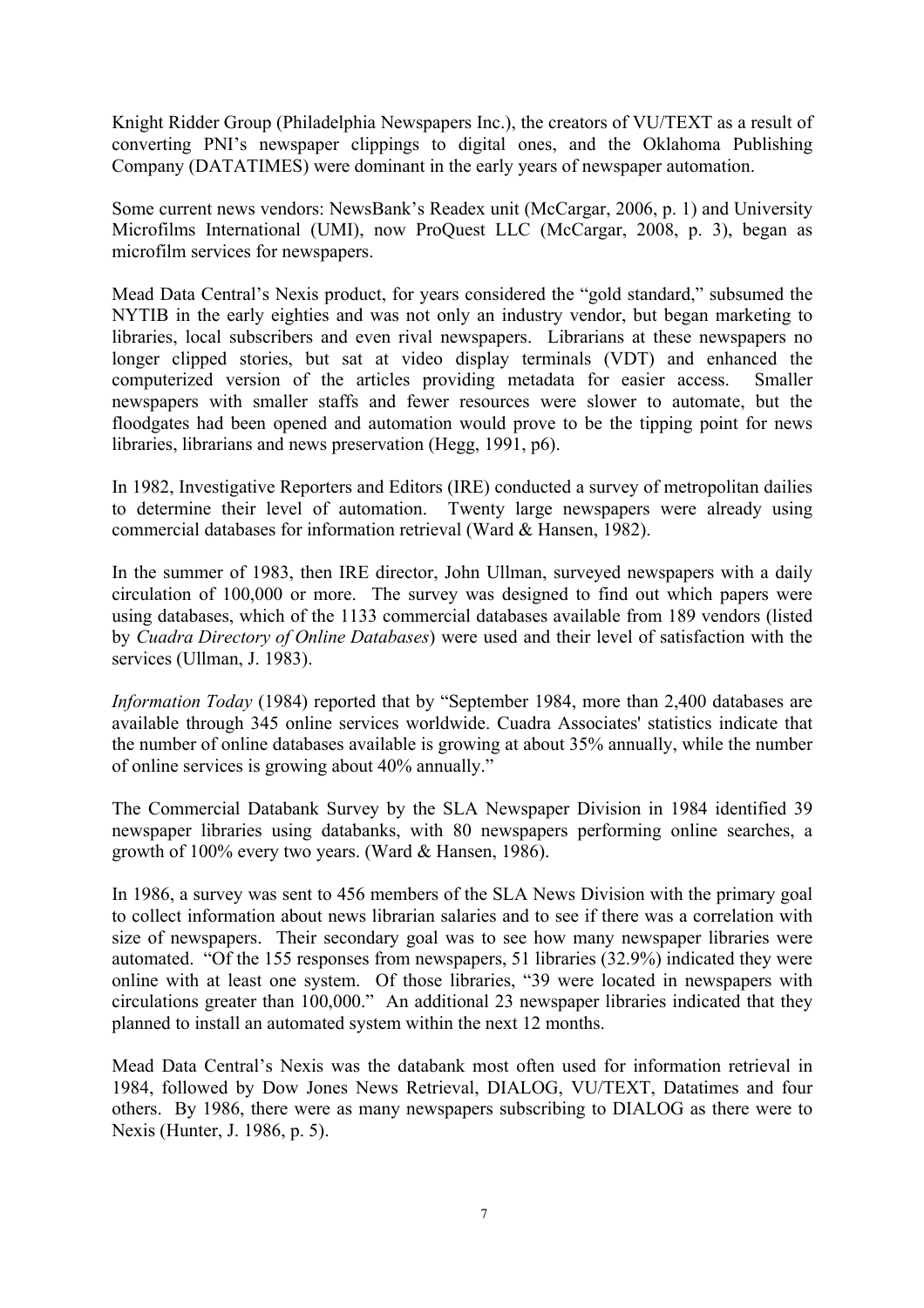The first issue of the *Cuadra Directory of Online Databases*, published in 1979, described a total of 400 online databases offered by 59 online services. In 1991 the number of online databases available had grown to over 5000 (Cuadra, 2014).

Soffin (1987) wrote about the emergence of national services, which compiled "electronic morgues" from a variety of newspapers. He said that newspapers were faced with two choices: "whether to subscribe to any and whether to contribute their newspaper content to an online service." For many smaller newspapers, they saw the one major benefit of contributing stories to an online database as serving a function of an electronic morgue, eliminating the need to set up and operate their own system. However, the primary disadvantage, at the time, was the cost of accessing stories, even their own (Soffin, 1987, p.4).

With increased automation came self-sufficiency. The perception of the librarian as gatekeeper began to change. Reporters could find their own information. News libraries and news librarians would begin to disappear in all but the largest newspapers, while technology increased. Few news organizations considered the high risk of digital content loss that occurred as the technology evolved and systems changed. Tom Warhover (2011), executive editor of the *Columbia Missourian* wrote:

Technologies change. For instance: When the *Missourian* migrated from one content management system to another, three years (2001-2004) of digital articles were corrupted. Stories weren't lost, but all the paragraph marks flew away. *Missourian* librarians had to put them back in, by hand. Another local example: Massive failure. *Missourian* librarian Nina Johnson says the files from 1986 to 2002 were lost because of a server crash.

In the early twenty-first century, independent aggregators harvesting news content from the Web, often without the consent of the content producer and in violation of copyright, push content to our desktops and mobile devices. News publishers have pushed back with paywalls. The worry that someone else will profit from their copyrighted content has deepened the resolve of many publishers to tighten control of their digital content. So when memory organizations approach them about handing off their content to be preserved, there has historically been little trust.

News organizations inclined to handing off content to memory organizations for safekeeping are often not in favor of providing public access to content still under copyright. Zarndt, Boddie, and Lanz note, in their 2010 IFLA presentation, demonstrated that public access to news content still under copyright, can be avoided with the proper software. They share how repository software can be configured to allow access to copyright free news while sequestering news content still under copyright protection. (Zarndt, Boddie, & Lanz, 2010, p. 93) In short, copyright is often an excuse used by news content producers not to preserve or provide access.

LeFurgy (2005) writes about the establishment of the National Digital Information Infrastructure and Preservation Program (NDIIPP), created to address the growing concern that the United States was at risk of losing much of its digital heritage. In 2000 Congress enacted the National Digital Information Infrastructure and Preservation Program (NDIIPP) with the Library of Congress tasked with creating a strategy for implementing it. "Public Law 106-554, providing up to \$100 million of funding, was authorized to support NDIIPP,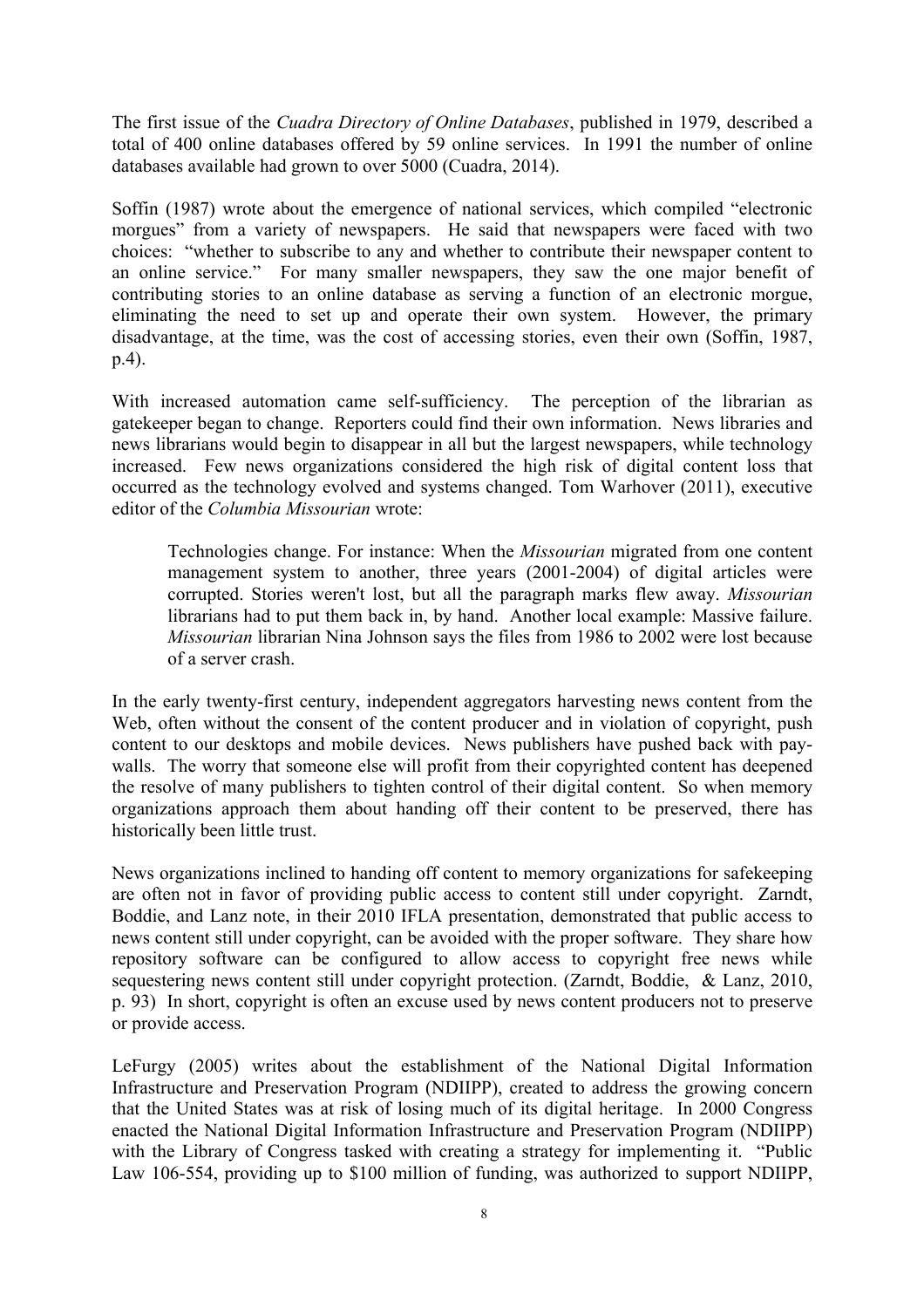with \$75 million contingent on a dollar for dollar match from non-federal sources" (LeFurgy, 2005, p. 164). The National Digital Newspaper Project (NDNP) and the National Digital Stewardship Alliance (NDSA) were both established based on work emerging from the NDIIPP.

From 1982-2011, the National Endowment for the Humanities (NEH) with the cooperation of the LOC conducted a cooperative effort among states to locate, catalog and microfilm newspapers published in the United States. This is yet one more effort; initiated by memory organizations and librarians to ensure that newspaper content is made available to the citizenry (NEH, 2014). Since 2005, the NDNP, a partnership between the LOC and NEH, has been awarding grants to state libraries, historical societies, and universities for the purpose of digitizing historically significant newspapers in the public domain. The digitized pages are mounted on the Library of Congress' *Chronicling America* site (LOC, 2014).

As a result of the understanding and intervention by NEH, LOC, state organizations (universities, historical societies, etc.), projects and institutes interested in preserving the nation's cultural documents (including newspapers), have initiated programs, created tools and workflows to assist those new to digital preservation. The Educopia Institute, with the assistance of NEH funding, introduced the *Chronicles in Preservation* project from which a set of guidelines for creating readiness activities for institutions wishing to engage in the preservation of digital newspapers was conceived (Krabbenhoeft, Skinner, Schultz & Zarndt, 2013).

The Blue Ribbon Task Force (BRTF) on Sustainable Digital Preservation and Access (2010), comprised of a variety of interested stakeholders, focused its inquiry on materials that were of long-term public interest with diverse preservation profiles. Their interest was in the economic sustainability of preserving products of scholarly inquiry, research data, collectively and collaboratively produced Web content, and culturally significant digital content owned by private entities and protected by copyright. Included in their analysis, was how best to address the issue of preserving digital news content and the challenges that come with that task (BRTF, 2010, p. 1). The BRTF concluded that incentives to preserve in the public interest must be provided and stakeholder roles and responsibilities over the digital lifecycle must be defined (BRTF, 2010, p. 71).

Bernie Reilly is President of the Center for Research Libraries (CRL), an international consortium of university, college, and independent research libraries. Founded in 1949, CRL supports advanced research and teaching in the humanities, sciences, and social sciences by preserving and making available to scholars the primary source material critical to those disciplines (CRL, 2014). With preservation and access to historical content as driving forces, CRL continues to build invaluable relationships with owners and distributors of digital news content. Collaborations with NewsBank and ProQuest, aggregators of news content and universities with unique collections (Latin American and African newspapers) have resulted in new news products with value pricing structures for CRL members.

Access to news content is moot if it is lost. In Alverson et al (2011), CRL tasked authors concluded that to devise "… effective strategies for preserving news in the electronic environment there must be an understanding of the "lifecycle" of news content. "…CRL proposed to examine, analyse, and document the flow of news information, content, and data for four major newspapers from production and sourcing, through editing and processing, to distribution to end users" (Alverson et al, 2011, p. 4). It was the authors' hope that their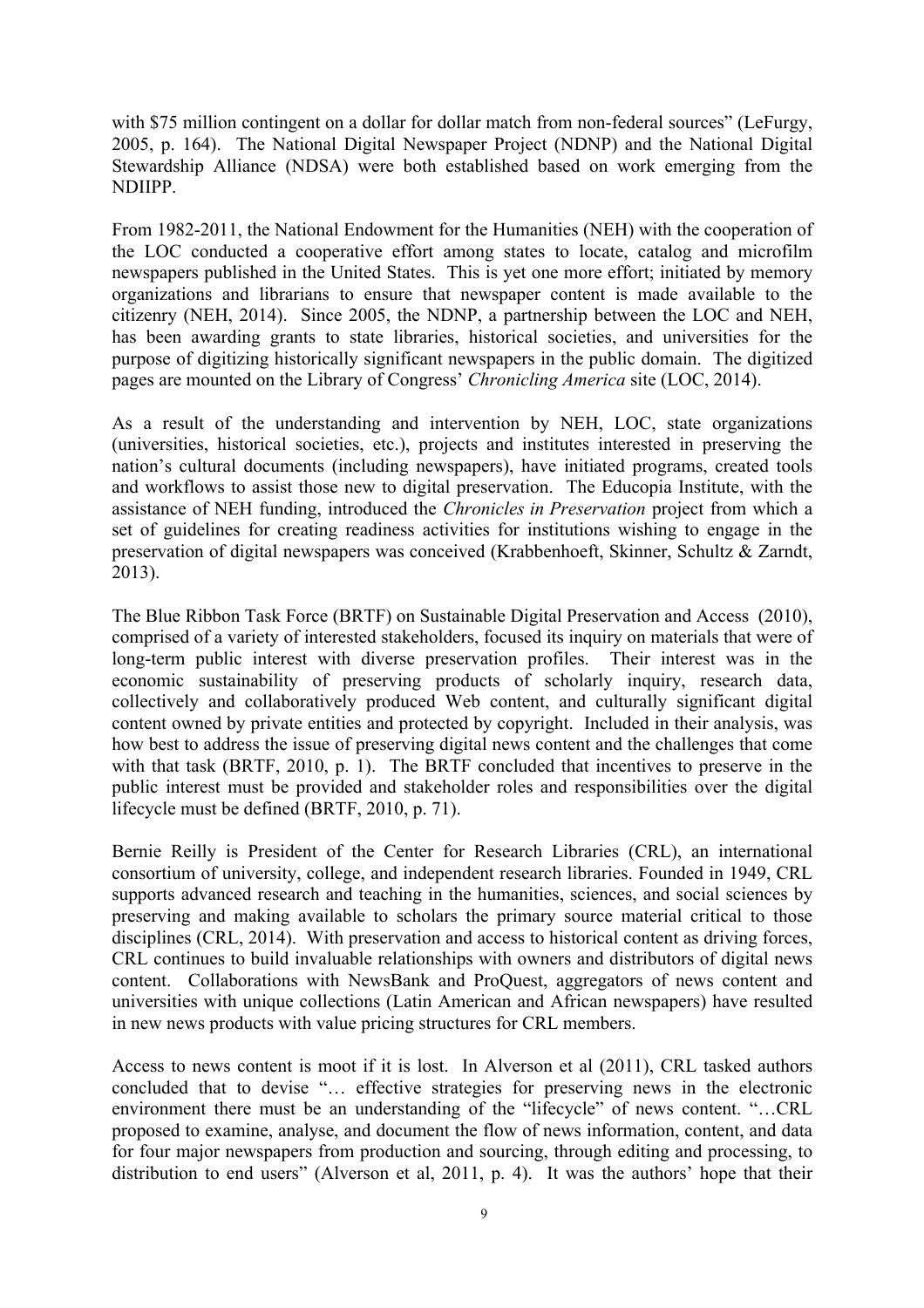report might pinpoint the "high-impact point of entry" in the workflow where libraries and other memory organizations could "capture critical news content and metadata and ensure the long-term survival and accessibility of the American journalistic record (Alverson et al., 2011, p.5). The results, though not surprisingly, showed little consistency among workflows and that a high degree of normalization would be necessary for successful ingestion into and access from preservation level repositories.

"In the age of print research, libraries have played an important role in preserving newspapers for scholarly research", Reilly (2011) described the challenges of preserving electronic news. "…with the current ascent of digital media as the locus of news reporting and distribution, however, traditional preservation models will no longer ensure future access to a comprehensive journalistic record" (Reilly, 2011, p. 54).

The 2011 CRL research project also revealed challenges with current e-facsimile page-image files (pdf, etc.). Exponential movement in the adoption of mobile devices does not bode well for image files having only minimal metadata attached. Reilly suggested that publishers might "export a uniform XML package at the issue or article level, perhaps captured on output from the pagination or editorial system." He pointed out that this "is the moment in the lifecycle of the news item when the annotation is richest and the data most highly structured" (Reilly, 2011, p. 54).

Reilly insisted that a viable approach to preserving electronic news would have to involve cooperation between libraries and newspaper producers, publishers and aggregators. This approach, "would involve working not with local news organizations but with the large parent companies that increasingly control the content of their local newspaper properties" (Reilly, 2011, p. 55).

Government regulations can provide incentives to preserve. Legal deposit of newspapers is common throughout the rest of the world. This is usually one of the missions of a country's national library where each copyrighted periodical must be deposited. For some, like the United States' Library of Congress, this may mean all of the issues within a single month, not every issue published. Most national libraries or the national memory organization tasked with collecting this content have mechanisms for ingesting analogue content and microfilm, but very few have been tasked to acquire digital content. Those harvesting e-content face challenges often arising with evolving technologies.

The International Federation of Library Associations (IFLA) has advocated for legal deposit as an incentive to preserve for years. In 2001, they published a *Statement on Legal Deposit*: "Legal deposit is critical for the preservation of and access to a nation's documentary heritage. Publishers and libraries work together to ensure the worldwide success of legal deposit of content, irrespective of format or technology" (IFLA, 2011).

The International Internet Preservation Consortium (IIPC) Netpreserve.org, another advocate for digital preservation, lists countries with and without legal deposit laws (IIPC, 2014).

More than a century of literature indicates that librarians, archivists and preservationists have been those most concerned with safeguarding the newspaper as cultural record. News organizations have consistently cited too many other concerns (competition, economics, copyright infringement, technological changes) to worry about preserving news content for the public good. Although some may understand the risks of inaction, the lack of expertise in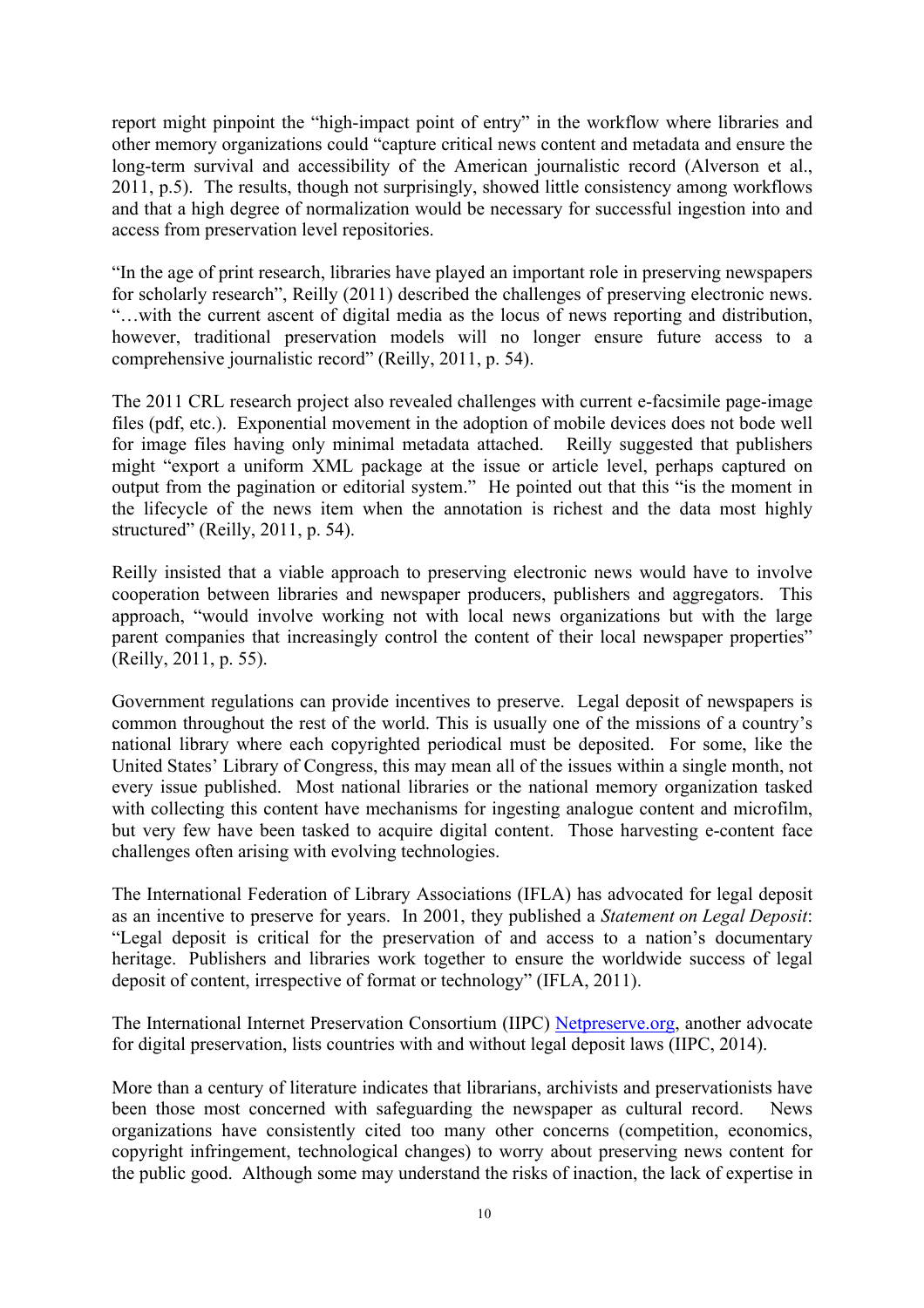and understanding of preservation practices; the fear of losing ownership of their content; overwhelming costs; the lack of incentives, and the absence of established trust, combine to keep them from preserving their news content.

As McCargar (2011) suggested in her white paper, *A mandate to preserve*, a *summary of the 2011 Newspaper Archive Summit* held at the Reynolds Journalism Institute, 'the discussion must be elevated above "it's a library problem." It's also a publishing problem, a journalism problem' (McCargar, 2011, p.5).

It is the hope of the authors that this survey and the "Dodging the Memory Hole" conference, scheduled for November 2014, also at the Reynolds Journalism Institute on the campus of the University of Missouri, can start some conversations, build trust, create incentives, and form public/private partnerships that finally lead to positive action.

#### **Survey**

Over the past four decades the transition from analogue to digital systems in news media has transformed the way journalistic content is produced and accessed. Like other creators of "born digital" content, news media have employed a series of evolving file formats and technical infrastructures, many of which are now – or may soon be – obsolete. All borndigital content has proven to be fragile: susceptible to bit rot, media failures and humancaused and natural disasters.

There are a number of challenges in this area: the enormity of the amount of content, or data, that is being generated, the disparate nature of news content formats, numerous barriers to acquisition, the need for better discovery systems and a general lack of understanding about the urgent need to save this content. These and other challenges place a large percentage of the world's news content at significant risk.

In April 2011, the Newspaper Archive Summit, held at the Donald W. Reynolds Journalism Institute (RJI) in Columbia, Missouri, convened a diverse group of stakeholders including librarians and news publishers with the purpose of having a conversation about how to ensure the preservation of newspaper content for future generations. From November 10-11, 2014 we will convene a follow-up event, "Dodging the Memory Hole: Saving Born-Digital News Content" narrowing the focus to born digital news. The goal is to produce an actionable plan to manage and preserve this irreplaceable content.

In an effort to inform this group's work, we plan to learn more about how producers of born digital news manage content in today's new media landscape. To accomplish this, we conducted a research study, funded by RJI, of both legacy (print and online platforms) and online only news organizations, asking them:

- About the content they create: types and formats
- Whether their digital content is stored, backed up and accessible
- Who, in their organization, makes preservation decisions
- If they transfer digital content to memory institutions
- What risk factors threaten digital content loss
- What barriers to digital preservation they face and
- If they already have or plan to create digital preservation policies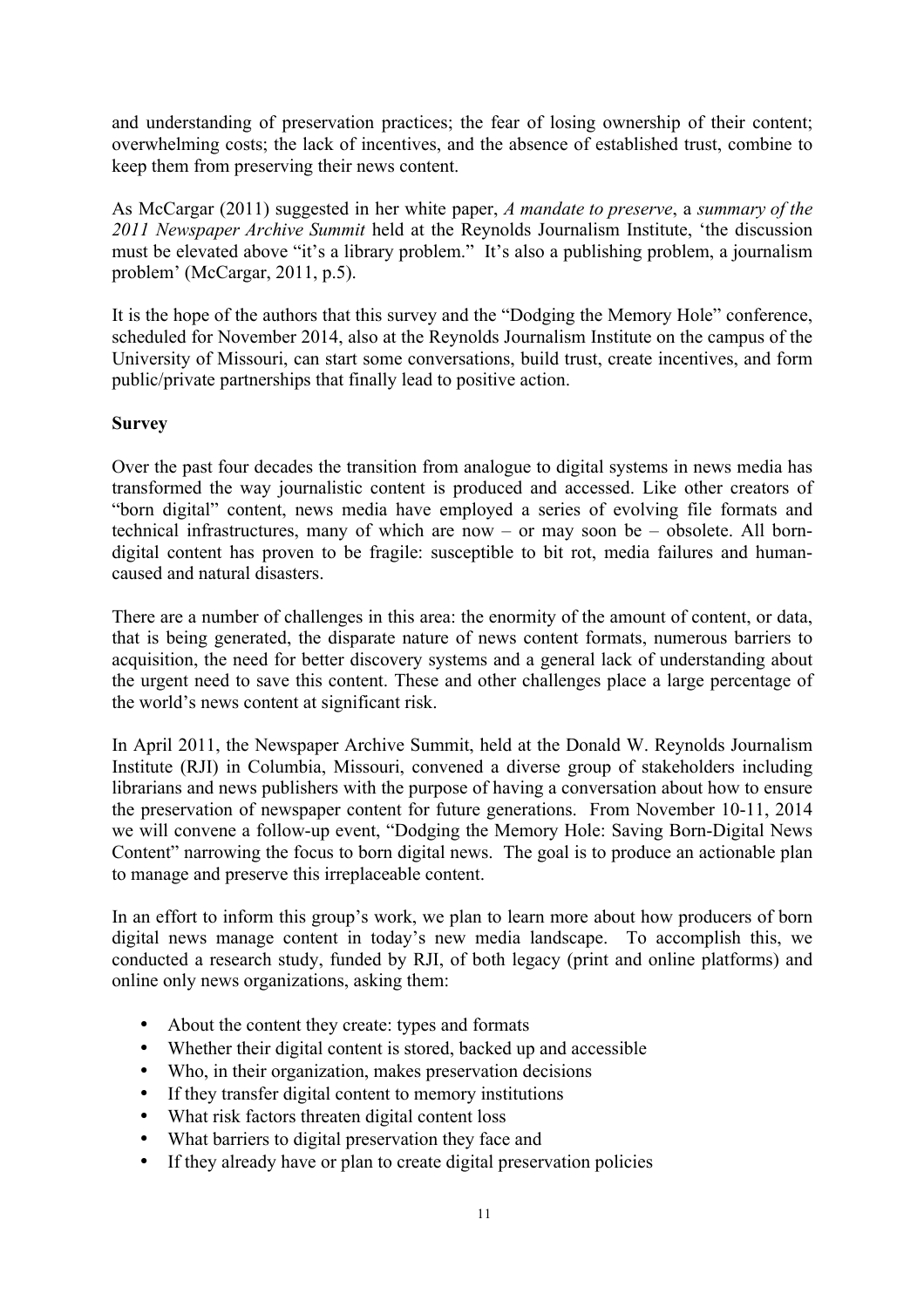The results of the survey will assist in informing our conversations at the "Dodging the Memory Hole" forum and provide opportunities for collaboration and pathways to action.

#### **Technical Summary of Born Digital News Content Survey (BDNC)**

A telephone survey of 476 interviews was completed by the Health and Behavioral Risk Research Center at the University of Missouri on behalf of the RJI between April 24 and May 21, 2014.

Of the 476 completed interviews, 406 were conducted with journalists of daily newspapers with websites (denoted as hybrid), and 70 with those at online only news organizations in the United States. The American Society of News Editors (ASNE) provided the sample of newspaper journalists, and the sample of online only news producers was derived from a combination of databases from the Columbia Journalism Review, ASNE and other news media associations. Attention was given to the various circulation sizes of daily newspapers ranging from less than 5,000 to 200,000 or more as well as to the number of staff members of the online only news websites.

Data collection was conducted between the hours of 9 a.m. and 5 p.m. Monday through Friday. Interviewers were monitored via unobtrusive call monitoring and the outcome of each monitoring session was reviewed with each interviewer. In addition, database monitoring was conducted to check response coding, and call outcome disposition quality. The response rate of the survey was 34.57% overall, with 35.86% rate for hybrid organizations and 30.70% rate for online only organizations.

#### **Results and Analysis**

It is important to recognize that the results of this survey are based on the perceptions of the individuals selected to answer the questions in it. News organizations to call were selected randomly from the survey sample and then asked to connect the survey representative with the "person in charge of digital operations" at the organization. Depending on the size and type of news enterprise involved, there are a wide range of possible responses to this initial and informal request, ranging from a one person operator who does it all to larger organizations with positions so specialized that their scope of knowledge may be limited to a particular silo.

Processing of the survey data is still in its early phases, so these results should be considered as preliminary findings. The RJI/JDNA survey team is anxious to delve deeper into the data, especially the open-ended responses and opportunities for cross-tabulation. Overall, it may be observed that, although most responses fall into an expected range of possibilities, many answers indicate a lack of clarity about common digital preservation terminology. Another factor that remains to be assessed for significance is the role played by organizational longevity, especially as in regard to online only news producers.

The first level of analysis is to examine the difference in responses between traditional newspaper enterprises or "Hybrids," which typically have both print and online distribution and the "Online Only" organizations. With a total of 70, the survey sample of Online Only news producers was smaller than the sample of Hybrids, at 406. Among other factors that may be at play here is the likelihood that Online Only organizations are newer than Hybrids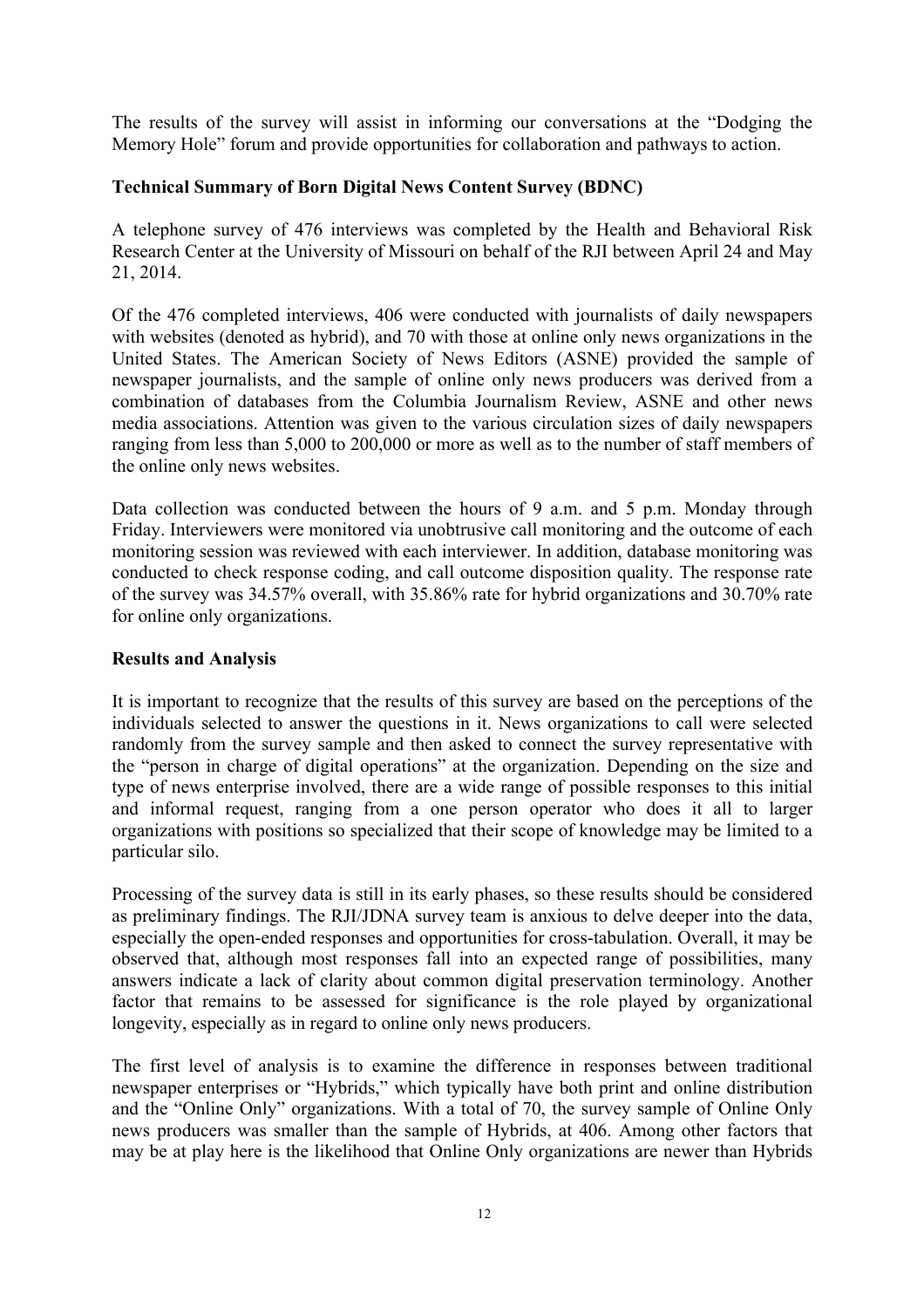due to the fact that their distribution model began more recently with the invention of the World Wide Web, HTML and web browsers.

## **Q21SIZE: In total, what is the size of your organization's news staff, that is, how many people who work in news are now on your organization's payroll?**

Survey respondents indicated that (Figure 1), compared to hybrid organizations (22%), about three times as many (60%) online-only news operations fall in the range of 1–4 people working in the news department. Hybrid organizations led in the 5–7 news employee range with 17% versus 10% for the online only group. The percentages were even for the range of 8-10 news employees, but at 14% of the 11-25 employees range, Hybrid enterprises exceeded Online Only news staff payroll numbers by about 60%.



Figure 1. How many people who work in news are now on your organization's payroll?

# **Q1a: Does your news organization produce born-digital text content?**

At the beginning of this survey, immediately before we asked this question, we attempted to provide interviewees with a good working definition of born-digital content:

Q1. For the purpose of the survey, born-digital content refers to materials that originate in a digital form, not scanned from other media. Examples include digital photographs, digital documents, harvested web content, digital manuscripts, electronic records, and etc. Now please tell me if your news organization produces any of the following born-digital content.

It should come as no surprise that nearly all news organizations produce some form of digital text content (Figure 2). However, it is a bit of a mystery what those 5.9% of Hybrid and 1.4% of Online Only enterprises are doing that doesn't require any textual materials. This brings up the question of how well the respondents understand the question, and if those surveyed don't correctly understand what is probably one of the simplest and most widely-used digital formats, what does that mean for responses to questions that employ more sophisticated terminology and concepts?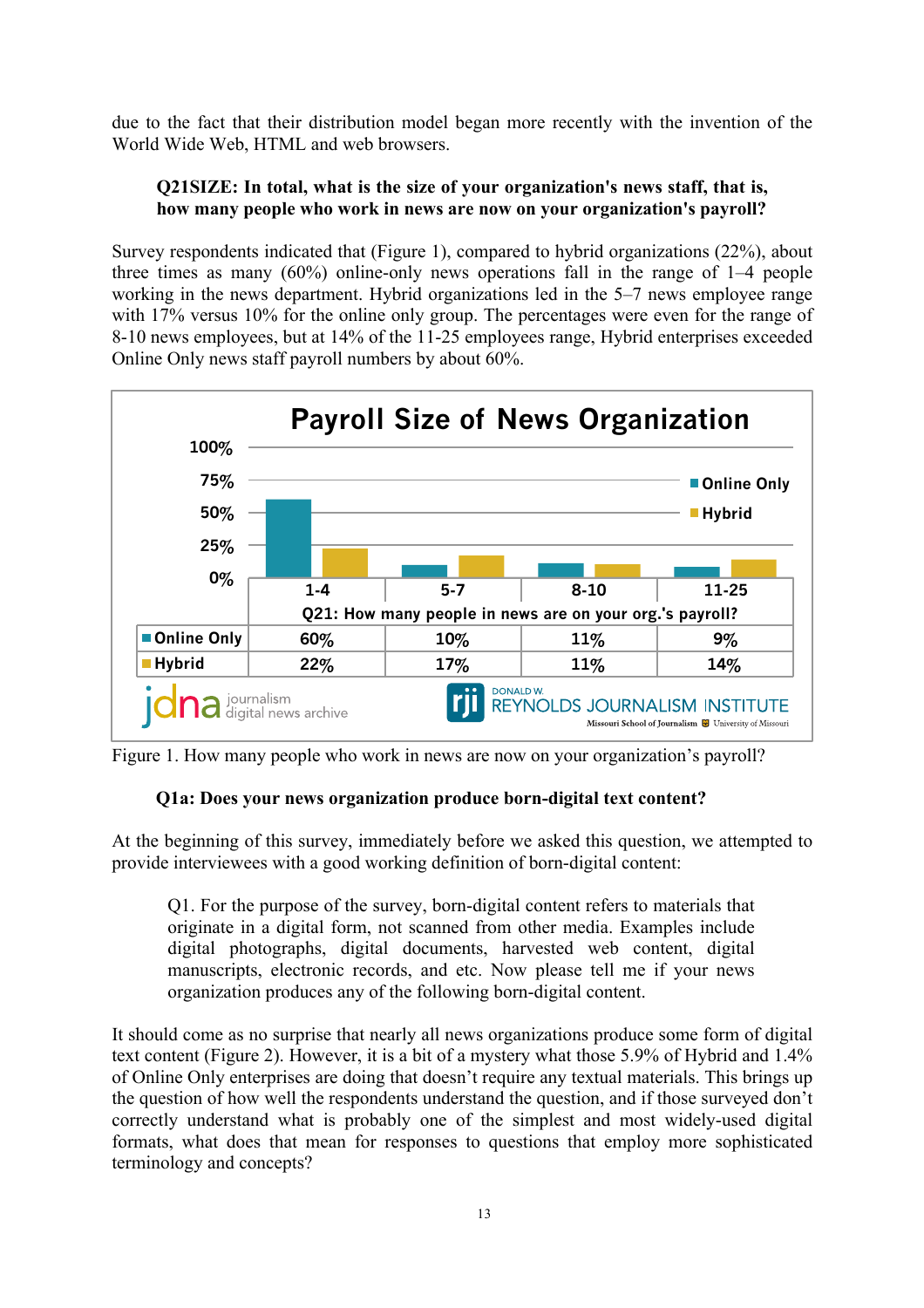

Figure 2. Does your news organization produce born-digital text content?

# **Q1c: Does your news organization produce born-digital video content?**

Video is an increasingly popular format for digital news content. About 70% of respondents indicated (Figure 3) that their organizations are already producing this kind of content, with comparable proportions of Hybrid and Online Only enterprises engaging in video content production. It will be interesting to revisit these response rates in the years ahead, since the demand for video has been rising rapidly in recent times.



Figure 3. Does your news organization produce born-digital video content?

## **Q1cc: In what format is the born-digital video content produced?**

Here (Figure 4), there seems to be confusion about terminology again, this time between delivery platforms (e.g. YouTube and Brightcove) and video formats (e.g. .mp4 and .avi). It is also unclear whether there is a difference between the content identified as .mp4 and mpeg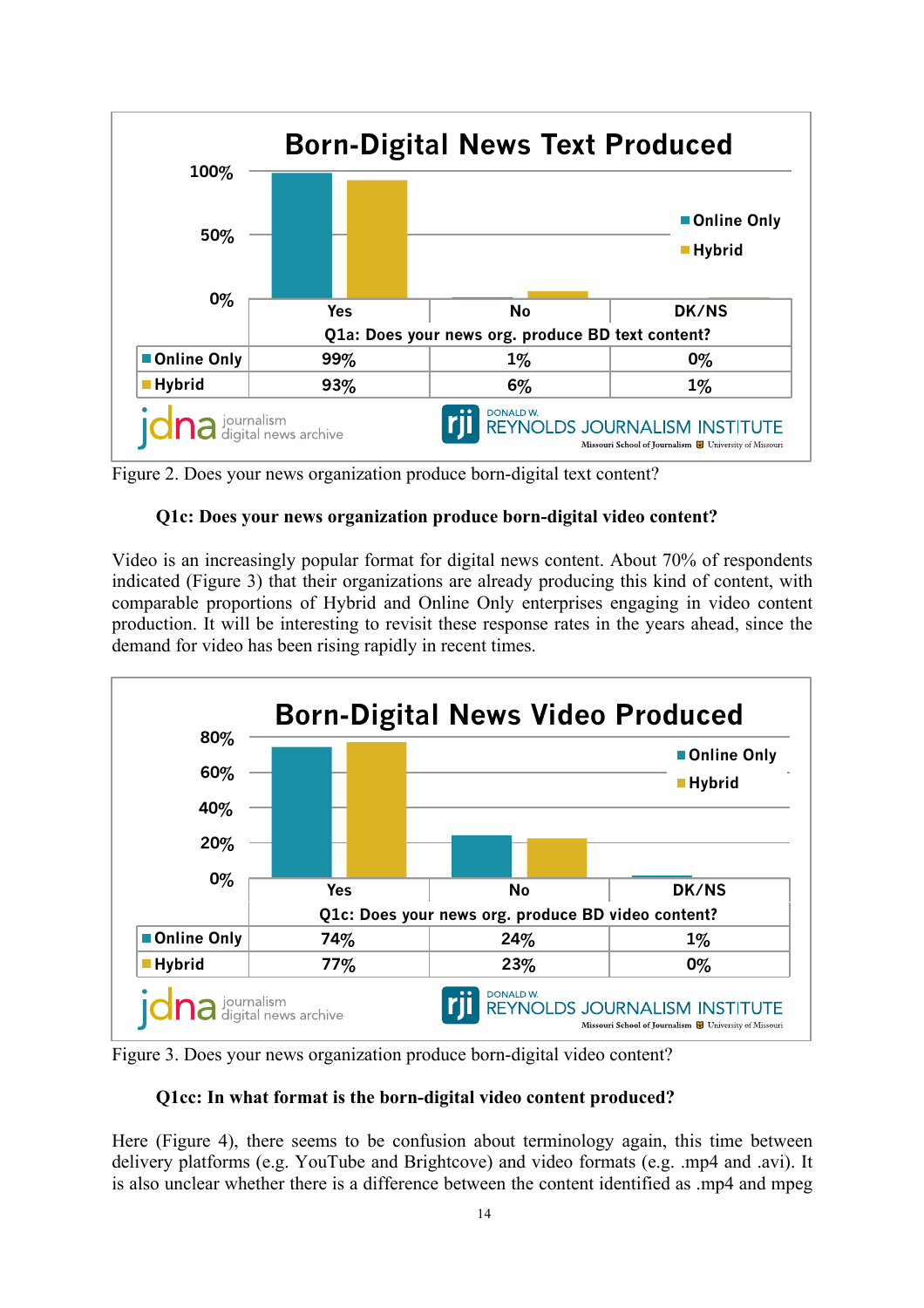formats, since mp4 is a version of the mpeg format. Considering the popularity of .mp4 for web and mobile video delivery, it is likely that many of the responses that refer to streaming platforms may properly apply to .mp4, flash or .mov instead. The variety of video formats in use by news organizations suggests a more complex path toward preservation of these assets, with the need for significant efforts in areas of format verification, normalization, metadata and preservation policy.



Figure 4. In what format is the born-digital video content produced?

## **Q5b: About what percentage of your archive of born-digital content from the past 25 years is backed up?**

Almost 60% of Online Only organizations indicated (Figure 5) that they back up 100% of their born-digital news content versus only about 12% of Hybrid news producers. More study will be needed to determine the reason for this difference, but one possibility is that the Online Only enterprises are generally smaller and newer than their Hybrid counterparts and were therefore more efficient at backup operations. Likewise, the responses for less than complete backup were inversely related to those indicating 100% rates. Of those reporting that none of their content was being backed up, the Online Only group was substantially higher at 20% compared to the Hybrid category at about 6%. In the Don't Know/Not Sure category, Hybrids slightly more than doubled the rate of the Online Only group at 21% to 10%. Again, it would seem to make sense that older and bigger organizations would have a more difficult time monitoring their backup activities over a quarter of a century.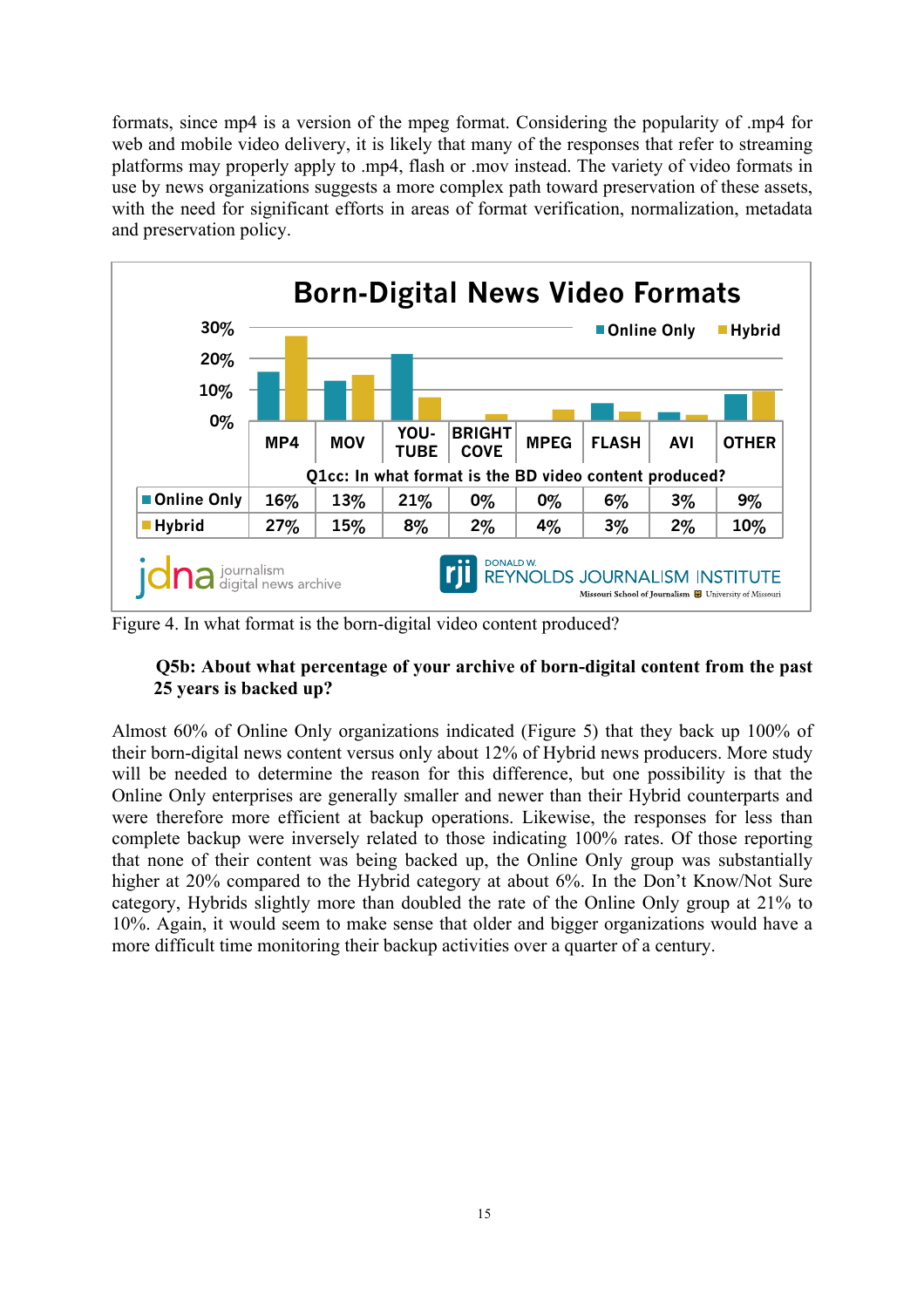

Figure 5. About what percentage of your archive of born-digital content from the past 25 years is backed up?

#### **Q6: Does your content go to a memory institution such as a library, archive or museum?**

A full 60% of Hybrid survey respondents indicate (Figure 6) that their content goes to library, archive, museum or other memory institution. In contrast, only about 11% of Online Only respondents said that their content is shared with these cultural heritage organizations. This results in some 86% of Online Only organizations not sharing their content in this way, while about 34% of Hybrid news producers say their born-digital news content does not go to memory institutions.



Figure 6. About what percentage of your archive of born-digital content from the past 25 years is backed up?

#### **Q6b: What is the primary reason that you do not use a memory institution?**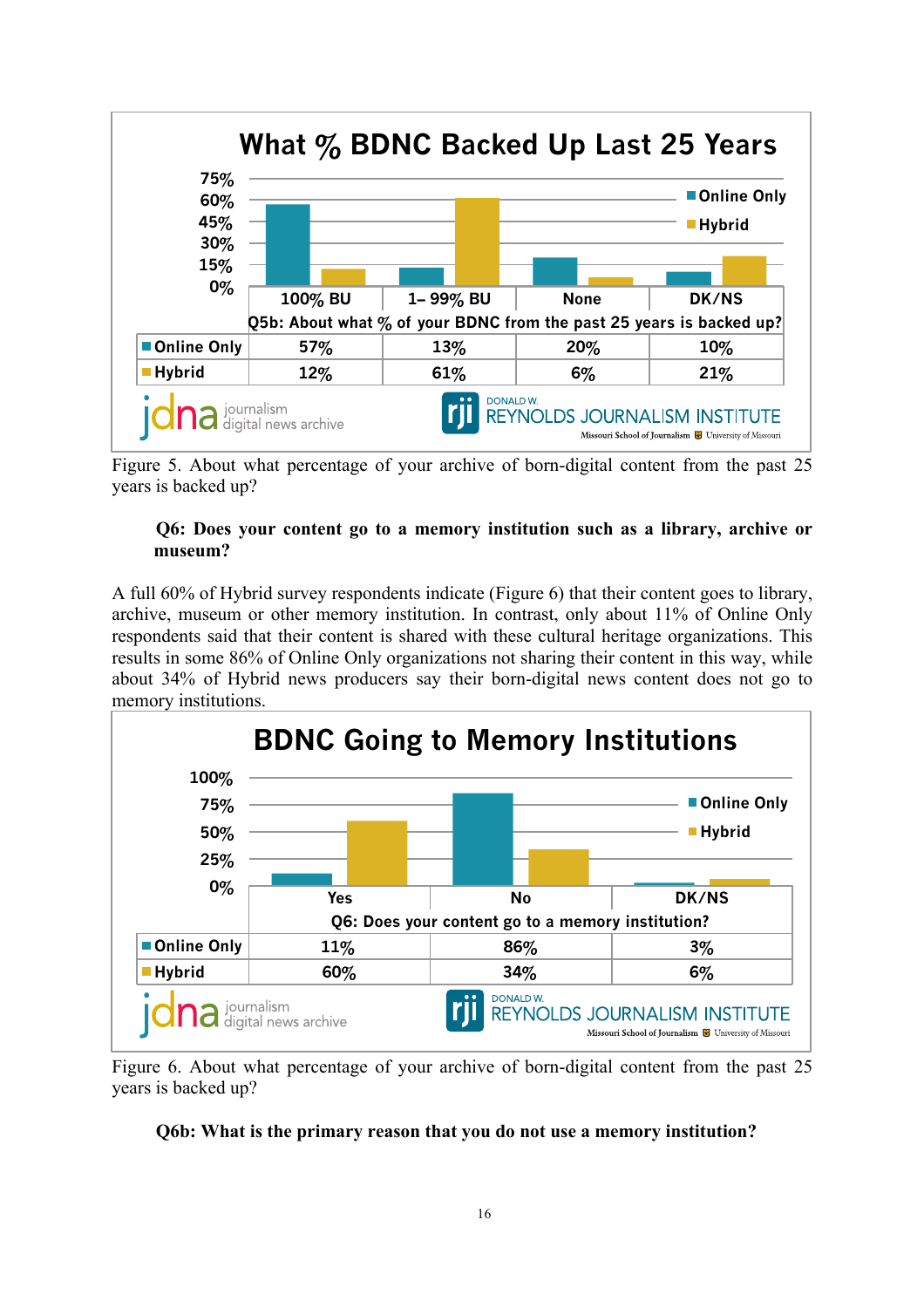Of those organizations that are not sharing their content with memory institutions a significant number  $-30\%$  of Online Only and 17% of Hybrid respondents – report (Figure 7) that there is no particular reason for this or that they simply don't know of a library, archive or other memory institution with which to share their content. A relatively small number of respondents affirm the statement "We own the content and do not want to give it away" with 7% of Online Only and 2% of Hybrid interviewees in agreement. 14% of Online Only enterprises answered "Don't Know/Not Sure" with 9% of Hybrid respondents selecting this response.



Figure 7. What is the primary reason that you do not use a memory institution?

## **Q8: Does your news organization currently have any written policies for managing born-digital materials?**

When queried about written policies for their born-digital news content (Figure 8), the majority of both Online Only (70%) and Hybrid (64%) organizations indicated that they did not have written policies for managing those resources. Hybrid enterprises showed the highest number of responses for having written policies for BDNC at 26%, compared with Online Only news producers at 19%.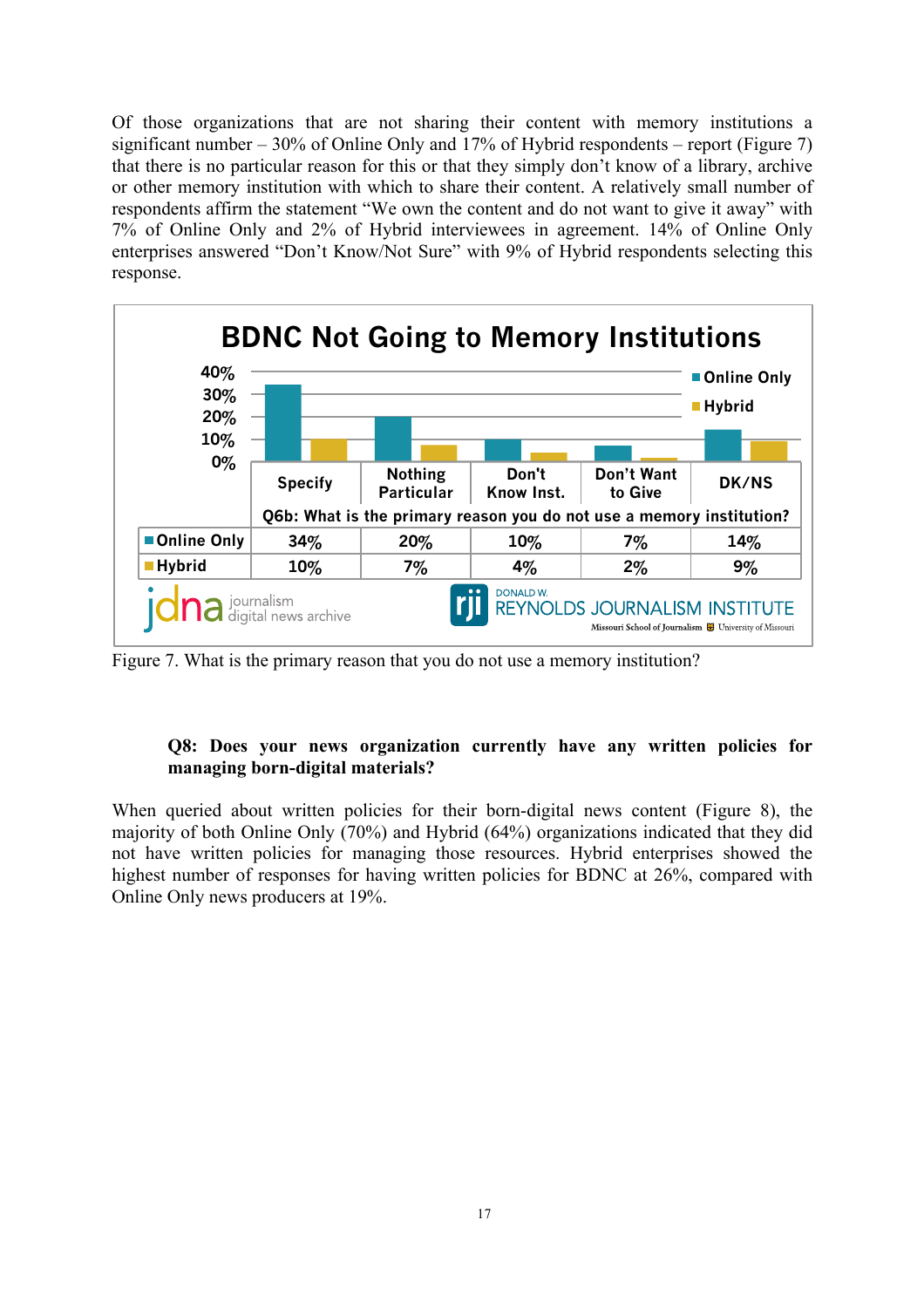

Figure 8. Does your news organization currently have any written policies for managing born-digital materials?

# **Q10. Do you anticipate developing new policies for born-digital content within the next 3 years?**

About half of all organizations surveyed stated (Figure 9) that their organizations will develop preservation policies for their born-digital news content in the next three years, with Hybrid enterprises edging out Online Only organizations by 51% to 49%. Slightly more Online Only respondents said that they do not anticipate new preservation policies in the same period by 37% to 32%, about a 14% difference. A large number of both types of organizations responded in the "Don't Know/Not Sure" category, with Hybrids at 18% and Online Only organizations at 14%.



Figure 9. Does your news organization currently have any written policies for managing born-digital materials?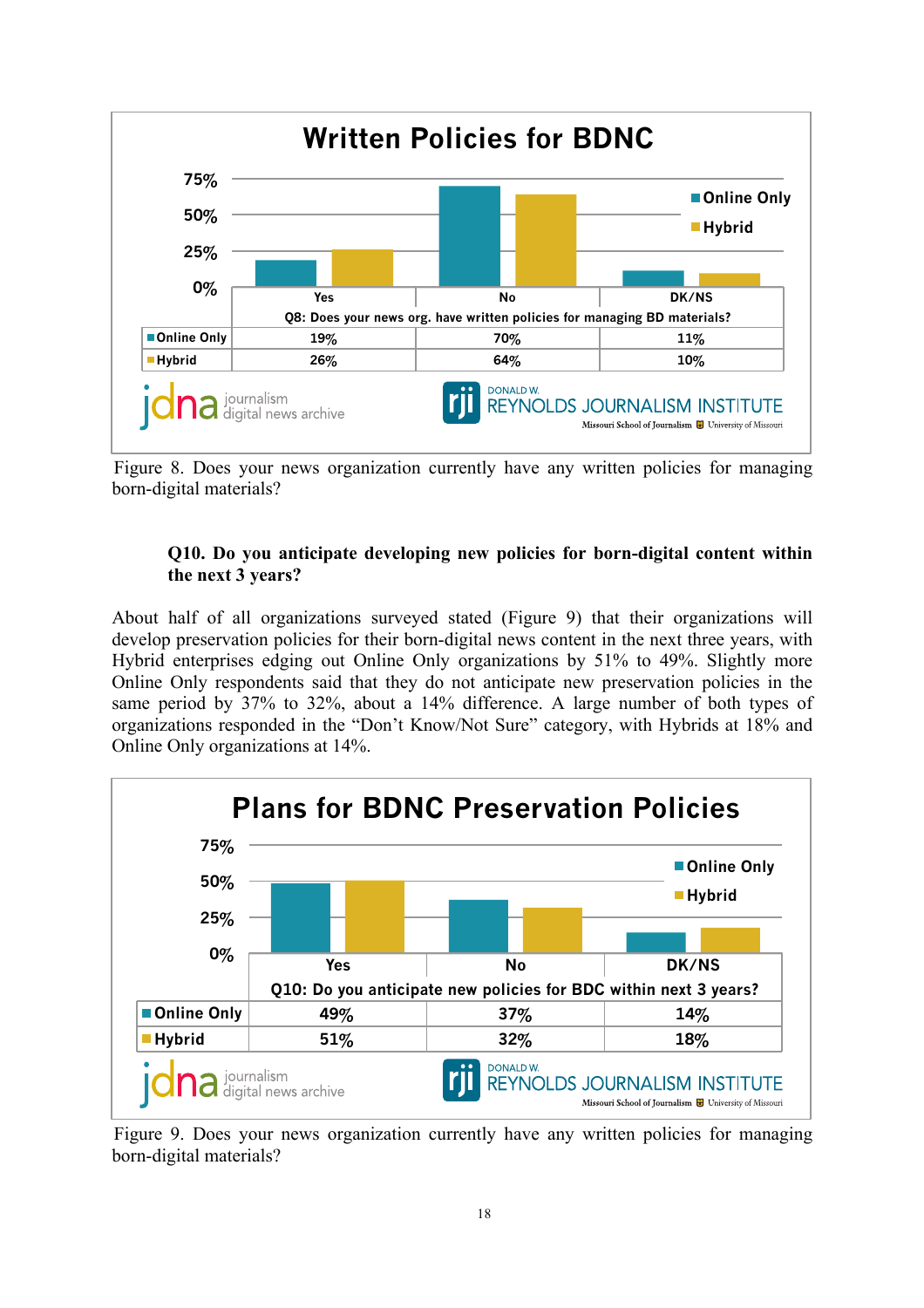#### **Conclusion**

This paper has focused on born digital news backup and preservation practices at news producers in North America. The literature overview and survey show that news producers give attention to preservation only insofar as it aids new news production: News producers principal mission is to create news, not to preserve it. Preservation of news, born digital or analogue, is the primary task of cultural heritage organizations such as the Library of Congress and its sister libraries around the world; figure 7 shows that news producers very often do not share their born digital content with member organizations.

From a cultural heritage perspective and in the absence of born digital legal deposit policies and practices, news producers' answers to questions Q5b, Q6, Q6b, Q8, and Q10 are particularly worrisome. While it is by no means the only country without coherent born digital legal deposit policies and practices, the United States lags far behind policies and practices in Denmark, Sweden, France, and others. This will result in a "preservation gap", a period of time when born digital news disappears because it has not been properly preserved by an organization whose primary purpose is to preserve cultural heritage.

It is the hope of the authors that this paper and the upcoming "Dodging the Memory Hole" conference (http://www.rjionline.org/events/memoryhole) will encourage lawmakers, news producers, and cultural heritage organizations to address the United States' lack of born digital legal deposit policies and practice.

#### **Appendix 1**

The following is a condensed version of the telephone survey questions used for the survey whose results are presented in this paper.

#### **Introduction**

Hello, my name is [fill in interviewer's name], calling from the Reynolds Journalism Institute at the University of Missouri-Columbia. May I speak to the person in charge of digital operations at your news organization?

I am not trying to sell you anything. I am calling because we're conducting a confidential research study to learn about use of materials that originate in a digital form at your news organization. The results of the survey will help us better understand how news organizations like yours use and manage born-digital content in today's new media landscape.

Your name and phone number have been randomly selected from a database of newspapers and websites that specialize in journalism. Your participation is voluntary. All the information that you will provide will be kept completely anonymous, so that you cannot be identified. The survey only takes about eight minutes to complete.

If you have questions about the survey, please contact Edward McCain at (573) 882-8049 or mccaine@rijonline.org or the University of Missouri's Campus Institutional Review Board at (573) 882-9585. The Campus IRB oversees all research activities carried out at the University.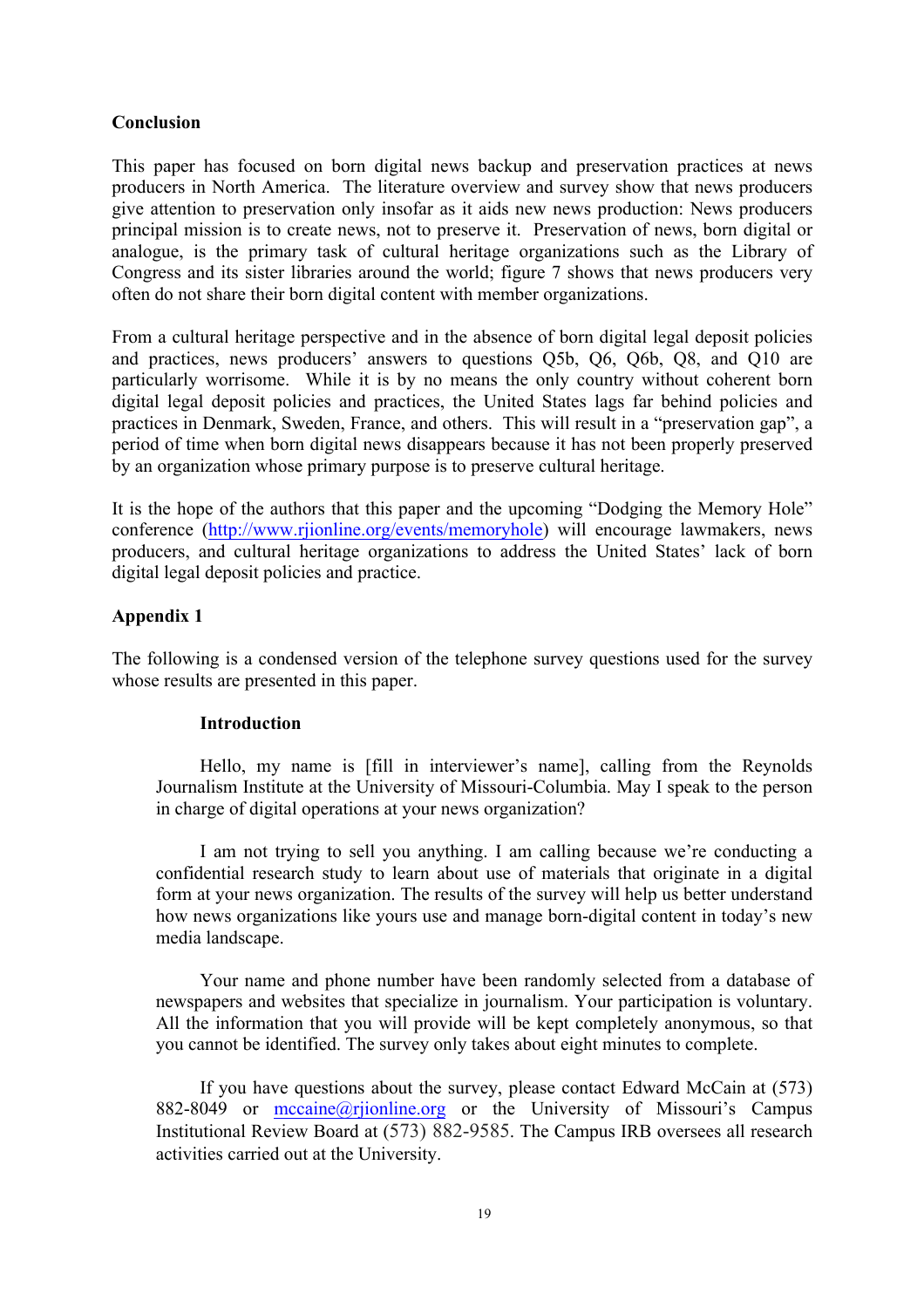# Is now a good time to talk?

| Description of Field                                                                                                                                                                                                                                                                                                                                                                       | Comments and Values                                                       |
|--------------------------------------------------------------------------------------------------------------------------------------------------------------------------------------------------------------------------------------------------------------------------------------------------------------------------------------------------------------------------------------------|---------------------------------------------------------------------------|
| Q1. For the purpose of the survey, born-digital content refers to<br>materials that originate in a digital form, not scanned from other media.<br>Examples include digital photographs, digital documents, harvested web content,<br>digital manuscripts, electronic records, and etc. Now please tell me if your news<br>organization produces any of the following born-digital content. | [INTERVIEWER:<br><b>PRESS</b><br>$\cdot_1$<br>T <sub>O</sub><br>CONTINUE] |
| Q1a. TEXT                                                                                                                                                                                                                                                                                                                                                                                  | 1. YES<br>2. NO (Go to Q1b)                                               |
|                                                                                                                                                                                                                                                                                                                                                                                            | 8. DK/Not Sure (Go to Q1b)<br>9. Refused (Go to Q1b)                      |
| Q1aa. In what format is it produced? By format, I mean XML, ASCII,<br>UTF-8, and etc                                                                                                                                                                                                                                                                                                       | 1.Please<br>specify:                                                      |
| Q1b. IMAGES                                                                                                                                                                                                                                                                                                                                                                                | 1. YES<br>2. NO (Go to $Q1c$ )                                            |
|                                                                                                                                                                                                                                                                                                                                                                                            | 8. DK/Not Sure (Go to Q1c)<br>9. Refused (Go to Q1c)                      |
| Q1bb. In what format are they produced?                                                                                                                                                                                                                                                                                                                                                    | 1.Please<br>specify:                                                      |
| Q1c. VIDEO                                                                                                                                                                                                                                                                                                                                                                                 | 1. YES<br>2. NO (Go to Q1d)                                               |
|                                                                                                                                                                                                                                                                                                                                                                                            | 8. DK/Not Sure (Go to Q1d)<br>9. Refused (Go to Q1d)                      |
| Q1cc. In what format is it produced?                                                                                                                                                                                                                                                                                                                                                       | 1.Please<br>specify:                                                      |
| Q1d. Interactives. They refer to products and services that respond to<br>users' actions by presenting content such as text, graphics, animation, video,<br>audio, games, etc                                                                                                                                                                                                              | 1. YES<br>$2. NO$ (Go to $Q1e$ )                                          |
|                                                                                                                                                                                                                                                                                                                                                                                            | 8. DK/Not Sure (Go to Q1e)<br>9. Refused (Go to Q1e)                      |
| Q1dd. In what format is it produced?                                                                                                                                                                                                                                                                                                                                                       | 1.Please<br>specify:                                                      |
| Q1e. Does your news organization produce mobile-only content, that is,<br>content created only for tablets or smartphones?                                                                                                                                                                                                                                                                 | 1. YES<br>2. NO (Go to Q1f)<br>8. DK/Not Sure (Go to Q1f)                 |
| Q1ee. In what format is it produced?                                                                                                                                                                                                                                                                                                                                                       | 9. Refused (Go to Q1f)<br>1.Please                                        |
| Q1f. Are there any types of born-digital content you produce that I have<br>not mentioned?                                                                                                                                                                                                                                                                                                 | specify:<br>1. Specify type and format<br>2. Nothing in particular        |
|                                                                                                                                                                                                                                                                                                                                                                                            | 8.DK/Not Sure<br>9.Refused                                                |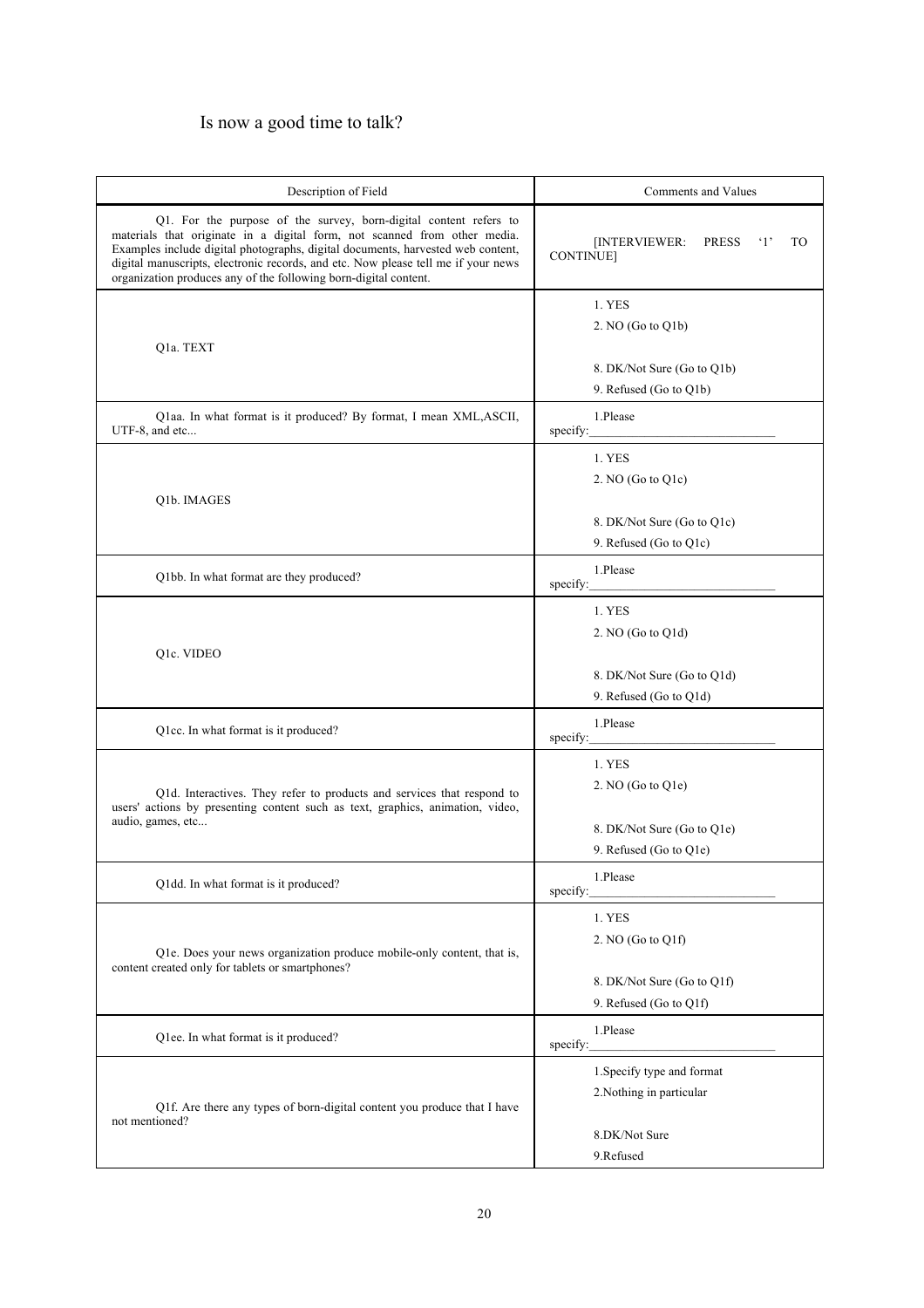| Description of Field                                                                                                                                        | Comments and Values                                                                                                                                                                                                                                |
|-------------------------------------------------------------------------------------------------------------------------------------------------------------|----------------------------------------------------------------------------------------------------------------------------------------------------------------------------------------------------------------------------------------------------|
| Q1ff. In what format is it produced?                                                                                                                        | 1.Please<br>specify:                                                                                                                                                                                                                               |
| Q2. In terms of percentage, how much of your born-digital news content<br>is backed up?                                                                     | Percent of born-digital content<br>backed up (Go to Q2b)<br>555.None<br>888.DK/Not Sure (Go to Q2b)<br>999.Refused (Go to Q2b)                                                                                                                     |
| Q2a. What is the primary reason that you do not back up born-digital<br>content?                                                                            | 1. Specify<br>2. Nothing in particular<br>8.DK/Not Sure (Go to Q3)<br>9. Refuse (Go to Q3)                                                                                                                                                         |
| Q2aOth. Other Specify                                                                                                                                       | [Open-Ended Response]                                                                                                                                                                                                                              |
| Q2b. What format(s) of news content do you back up?                                                                                                         | 01.ASCII<br>02.TEXT FILES<br>WITH MARK-UP<br>(HTML, SGML, XML, etc.)<br>03.EPS<br>04.TIFF<br>05.GIF (GRAPHICS INTERCHANGE<br>FORMAT)<br>06.JPEG<br>07.MPEG<br>08.PDF<br>09.PICT<br>10. WMF (WINDOWS METAFILE)<br>11. IMAGE PAC<br>12.OTHER-SPECIFY |
| Q2bOth. Other Specify                                                                                                                                       | [Open-Ended Response]                                                                                                                                                                                                                              |
| Q3. In terms of percentage, how much of previously produced news<br>content is accessible via search by reporters and editors at your news<br>organization? | Percent<br>555.None<br>888.DK/Not Sure<br>999.Refused                                                                                                                                                                                              |
| Q4. Do you store and retrieve born-digital content using a web server?                                                                                      | 1.Yes<br>2.No (Go to Q4b)<br>8.DK/Not Sure (Go to Q4b)<br>9. Refused (Go to Q4b)                                                                                                                                                                   |
| Q4a. What kind of server is that?                                                                                                                           | 1.Apache<br>2.MS IIS<br>3. Lighttpd<br>4.Sun Java<br>5.Jigsaw<br>7.Other - Specify<br>8.DK/Not Sure<br>9.Refused                                                                                                                                   |
| Q4aOth. Other Specify                                                                                                                                       | [Open-Ended Response]                                                                                                                                                                                                                              |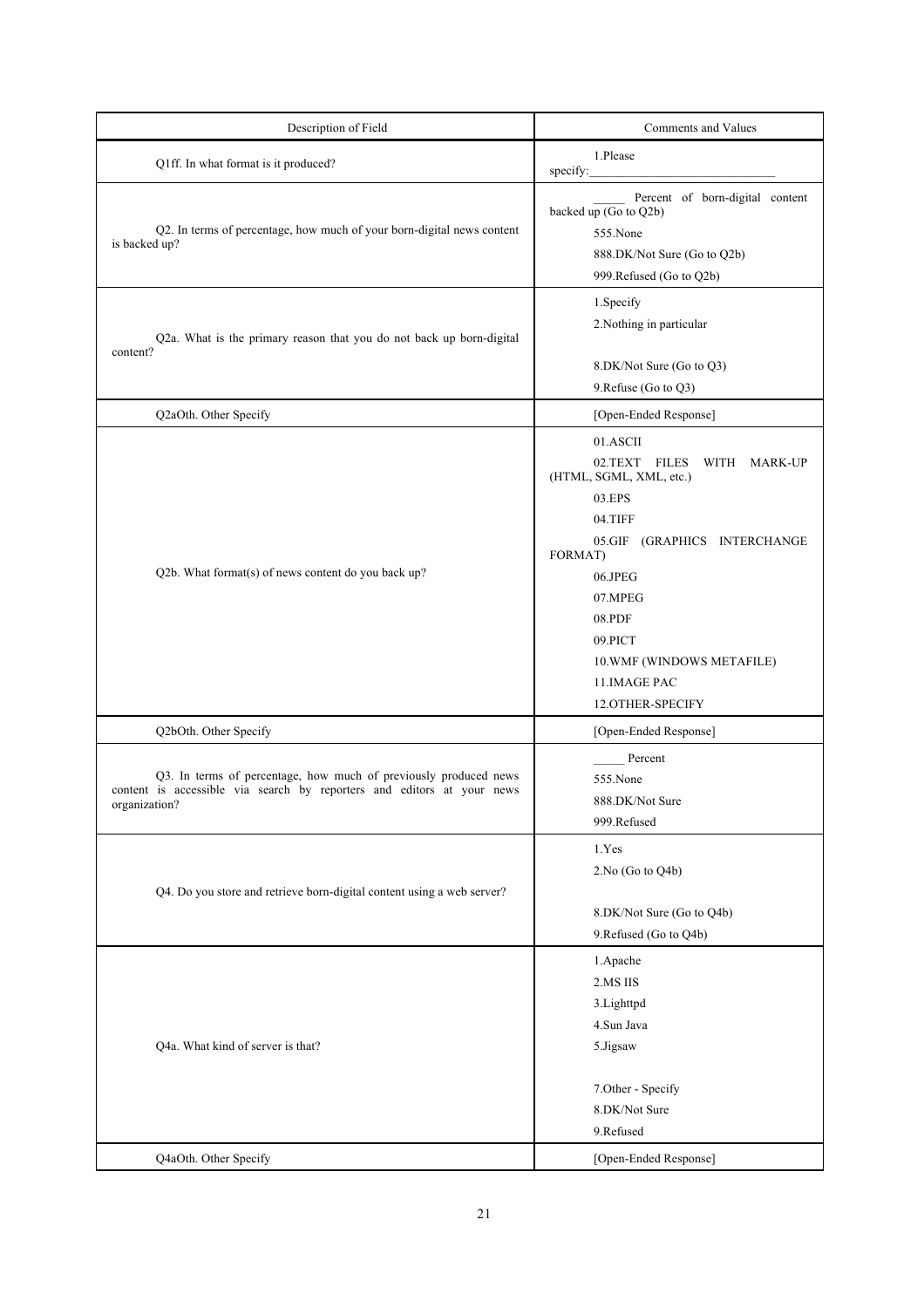| Description of Field                                                                                                                                 | Comments and Values                                                                                                                                             |
|------------------------------------------------------------------------------------------------------------------------------------------------------|-----------------------------------------------------------------------------------------------------------------------------------------------------------------|
| Q4b. Do you store and retrieve born-digital content using a CMS?                                                                                     | 1.Yes, on its own<br>2. Yes, but through a vendor<br>$3.No$ (Go to Q4c)                                                                                         |
|                                                                                                                                                      | 7.Other - Specify<br>8.DK/Not Sure (Go to Q4c)<br>9. Refused (Go to Q4c)                                                                                        |
| Q4bOth. Other Specify                                                                                                                                | [Open-Ended Response]                                                                                                                                           |
| Q4bb. What system do you use?                                                                                                                        | 1.Specify<br>2. Nothing in particular                                                                                                                           |
|                                                                                                                                                      | 8.DK/Not Sure<br>9.Refuse                                                                                                                                       |
| Q4bbOth. Other Specify                                                                                                                               | [Open-Ended Response]                                                                                                                                           |
| Q4c. Are there other ways you back up and retrieve content that I have<br>not mentioned?                                                             | 1.Specify<br>2. Magnetic Tape<br>3.Hard Disk<br>4. Optical Storage<br>5.Solid State<br>6.Remote Backup Service<br>7.No Other Ways<br>8.DK/Not Sure<br>9.Refused |
| Q4cOth. Other Specify                                                                                                                                | [Open-Ended Response]                                                                                                                                           |
| Q5. How far back, in years, is your archive of born-digital content 100<br>percent complete?                                                         | 1.Less than 1 year<br>2. Number of years<br>8.DK/Not Sure                                                                                                       |
|                                                                                                                                                      | 9.Refused                                                                                                                                                       |
| Q5OTH. Record Response                                                                                                                               | [Open-Ended Response]                                                                                                                                           |
| Q5a. Of the portion of your archive of born-digital content that is less<br>than 100 percent complete, how far back, in years, does that archive go? | 1. Less than 1 year<br>2. Number of years<br>8.DK/Not Sure<br>9.Refused                                                                                         |
| Q5aOTH. Record Response                                                                                                                              | [Open-Ended Response]                                                                                                                                           |
| Q5b. About what percentage of your archive of born-digital content<br>from the past 25 years is backed up?                                           | Percent<br>555.None<br>888.DK/Not Sure<br>999.Refused                                                                                                           |
| Q5c. Have you ever experienced a significant loss of news content?                                                                                   | 1.Yes<br>2.No<br>8.DK/Not Sure<br>9.Refused                                                                                                                     |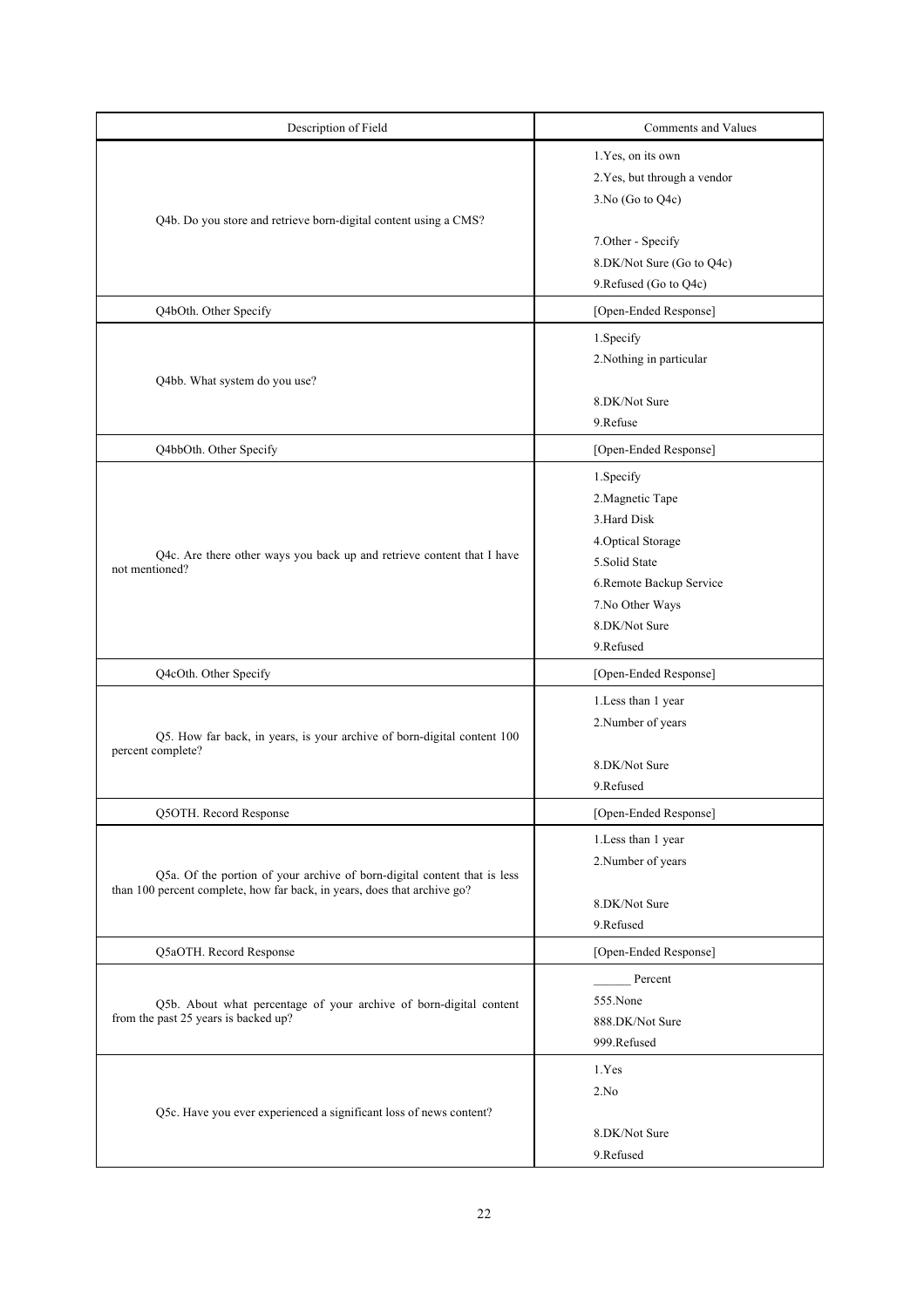| Description of Field                                                                      | Comments and Values                                                                                       |
|-------------------------------------------------------------------------------------------|-----------------------------------------------------------------------------------------------------------|
| Q5d. What was the primary reason for the loss of news content?                            | 1.Specify<br>2. Nothing in particular                                                                     |
|                                                                                           | 8.DK/Not Sure<br>9.Refused                                                                                |
| Q5dOth. Other Specify                                                                     | [Open-Ended Response]                                                                                     |
| Q5e. Is the data backed up on- or off-site?                                               | 1.On Site (Specify)<br>2.Off Site (Specify)<br>3.Both<br>4.Neither                                        |
|                                                                                           | 7. Other (Specify)<br>8.DK/Not Sure<br>9.Refused                                                          |
| Q5eOth. Other Specify                                                                     | [Open-Ended Response]                                                                                     |
| Q5f. What is the primary reason you did not back up the data?                             | 1.Specify<br>2. Nothing in particular                                                                     |
|                                                                                           | 8.DK/Not Sure<br>9.Refused                                                                                |
| Q5fOth. Other Specify                                                                     | [Open-Ended Response]                                                                                     |
| Q6. Does your content go to a memory institution such as a library,<br>archive or museum? | 1. Specify<br>2.No (Go to Q6b)                                                                            |
|                                                                                           | 8.DK/Not Sure (Go to Q7)<br>9. Refused (Go to Q7)                                                         |
| Q6Oth. Other Specify                                                                      | [Open-Ended Response]                                                                                     |
| Q6a. In what format?                                                                      | 01.ASCII<br>02.TEXT<br>FILES<br>WITH MARK-UP<br>(HTML, SGML, XML, etc.)<br>03.EPS                         |
|                                                                                           | 04.TIFF<br>05.GIF (GRAPHICS INTERCHANGE<br>FORMAT)                                                        |
|                                                                                           | 06.JPEG<br>07.MPEG<br>08.PDF<br>09.PICT<br>10.WMF (WINDOWS METAFILE)<br>11. IMAGE PAC<br>12.OTHER-SPECIFY |
| Q6aOth. Other Specify                                                                     | [Open-Ended Response]                                                                                     |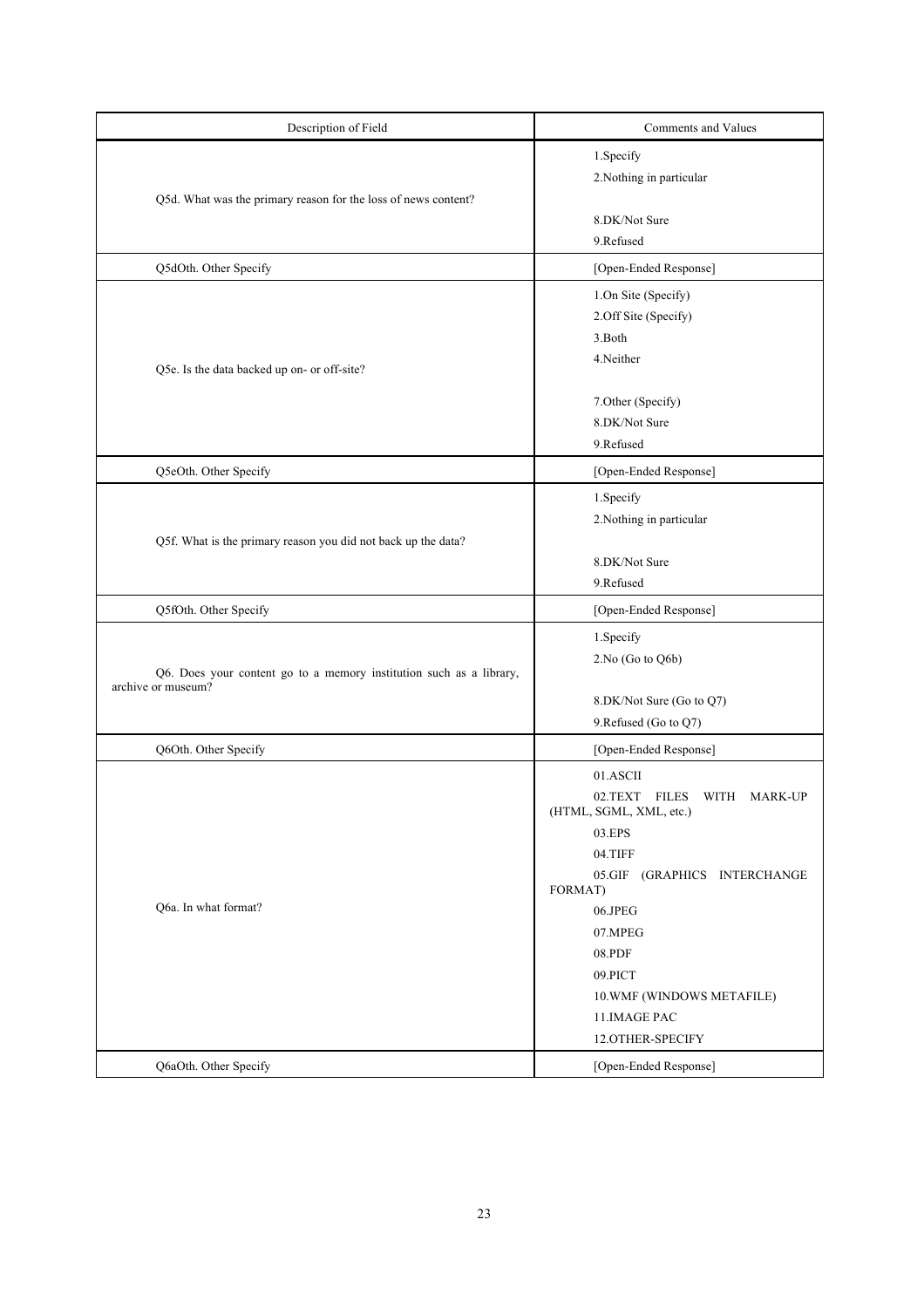| Description of Field                                                                                                                                                                              | Comments and Values                                                                                                                                                      |
|---------------------------------------------------------------------------------------------------------------------------------------------------------------------------------------------------|--------------------------------------------------------------------------------------------------------------------------------------------------------------------------|
| Q6b. What is the primary reason that you do not use a memory<br>institution?                                                                                                                      | 1. Specify<br>2. Nothing in particular<br>3. Do not know any memory institute<br>4. We own the content, and do not want to<br>give it away<br>8.DK/Not Sure<br>9.Refused |
| Q6bOth. Other Specify                                                                                                                                                                             | [Open-Ended Response]                                                                                                                                                    |
| Q6c. Does your organization or the memory institution you use have a<br>digital preservation program? Preservation includes backing up data, but requires<br>a more complex series of activities. | 1.Yes<br>2.No<br>8.DK/Not Sure<br>9.Refused                                                                                                                              |
| Q7. Next I'd like to ask you a few questions about your management of<br>born-digital content. Who makes decisions about safeguarding born-digital<br>content at your news organization?          | 1. Specify<br>8.DK/Not Sure<br>9.Refuse                                                                                                                                  |
| Q7OTH. Record Response                                                                                                                                                                            | [Open-Ended Response]                                                                                                                                                    |
| Q8. Does your news organization currently have any written policies for<br>managing born-digital materials?                                                                                       | 1.Yes<br>2.No<br>8.DK/Not Sure<br>9.Refused                                                                                                                              |
| Q9. Does your news organization currently utilize consultants or<br>contracts for preservation of born-digital materials?                                                                         | 1.Yes<br>2.No<br>8.DK/Not Sure<br>9.Refused                                                                                                                              |
| Q10. Do you anticipate developing new policies for born-digital content<br>within the next 3 years?                                                                                               | 1.Yes<br>2.No<br>8.DK/Not Sure<br>9.Refused                                                                                                                              |
| Q11. Can you briefly tell me the specific measures your organization<br>takes to preserve born-digital content?                                                                                   | 1. Specify<br>2. Nothing in particular<br>8.DK/Not Sure<br>9.Refused                                                                                                     |
| Q11OTH. Record Response                                                                                                                                                                           | [Open-Ended Response]                                                                                                                                                    |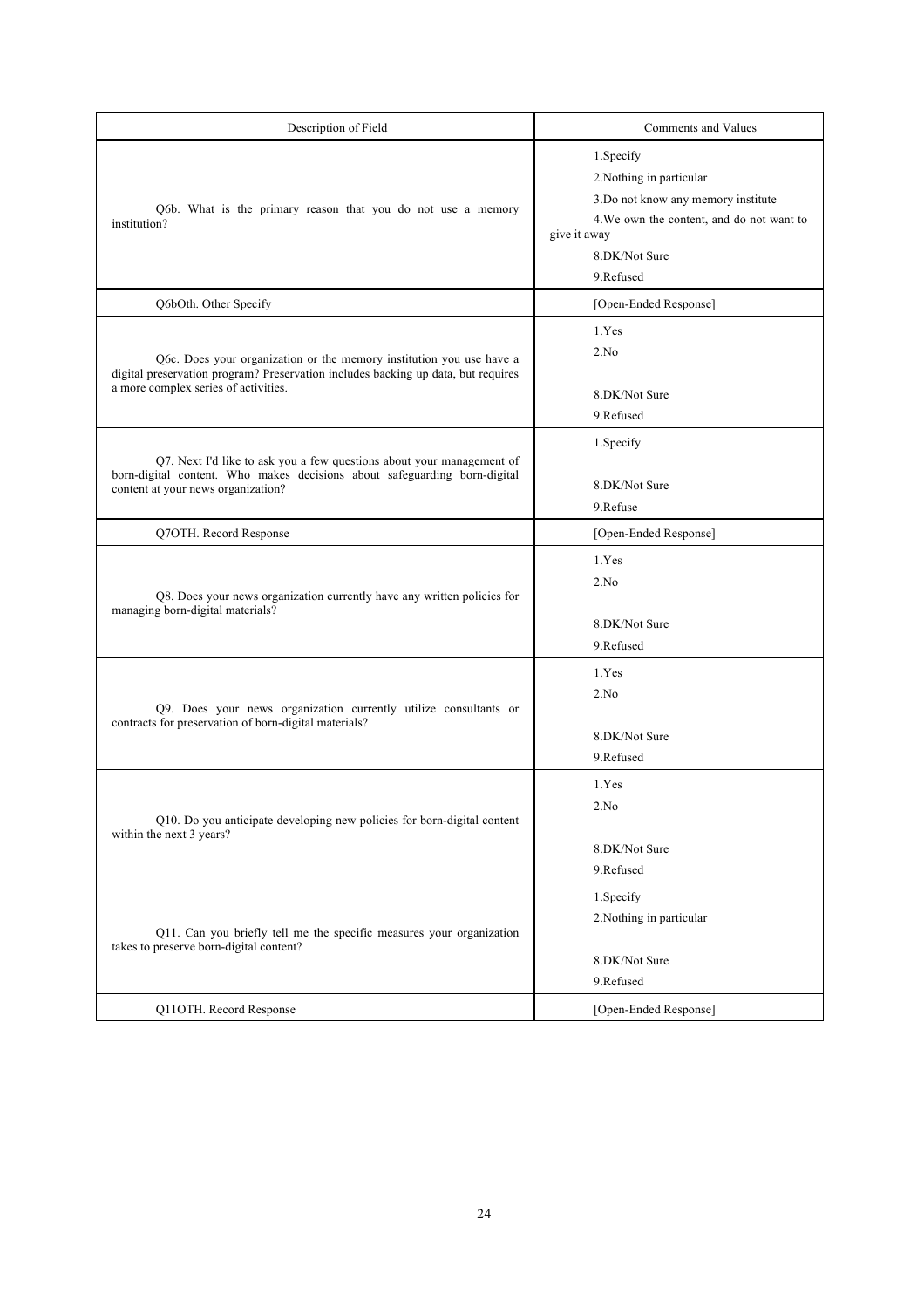| Description of Field                                                                                                                                                                                                                                                                                              | Comments and Values                                                                                                 |
|-------------------------------------------------------------------------------------------------------------------------------------------------------------------------------------------------------------------------------------------------------------------------------------------------------------------|---------------------------------------------------------------------------------------------------------------------|
| Q12a. On a scale of 1 to 5 where 1 is not at all valuable and 5 is very<br>valuable; please tell me how valuable always having access to your newspaper's<br>coverage of past events through archives is for producing content with historic<br>perspective?                                                      | 5. Very valuable<br>4.<br>3.<br>$\overline{2}$ .<br>1. Not at all valuable<br>8. DON'T KNOW/NOT SURE<br>9. REFUSED  |
| Q12b. Using the same scale, how valuable is always having access to<br>your newspaper's coverage of past events for engaging audience or community?                                                                                                                                                               | 5. Very valuable<br>4.<br>3.<br>2.<br>1. Not at all valuable<br>8. DON'T KNOW/NOT SURE<br>9. REFUSED                |
| Q12c. How valuable is always having access to your newspaper's<br>coverage of past events for producing quality journalism?                                                                                                                                                                                       | 5. Very valuable<br>4.<br>3.<br>$\overline{2}$ .<br>1. Not at all valuable<br>8. DON'T KNOW/NOT SURE<br>9. REFUSED  |
| Q12d. How valuable is always having access to your newspaper's<br>coverage of past events for producing good returns on investment?                                                                                                                                                                               | 5. Very valuable<br>4.<br>3.<br>2.<br>1. Not at all valuable<br>8. DON'T KNOW/NOT SURE<br>9. REFUSED                |
| Q12e. Are there other values that you think always having access to<br>your newspaper's coverage of past events has for your newsroom?                                                                                                                                                                            | 1. Specify<br>2. Nothing in particular<br>8. DON'T KNOW/NOT SURE<br>9. REFUSED                                      |
| Q12eOTH. Record Response                                                                                                                                                                                                                                                                                          | [Open-Ended Response]                                                                                               |
| Q13a. On a scale of 1 to 5 where 1 is not at all a threat and 5 is a great<br>threat, how would you rank the following factors as threats to the loss of born-<br>digital content at your news organization within the next 3 years?<br>Physical condition such as CPU failure, media failure or<br>deterioration | 5. A great threat<br>4.<br>3.<br>$\overline{2}$ .<br>1. Not at all a threat<br>8. DON'T KNOW/NOT SURE<br>9. REFUSED |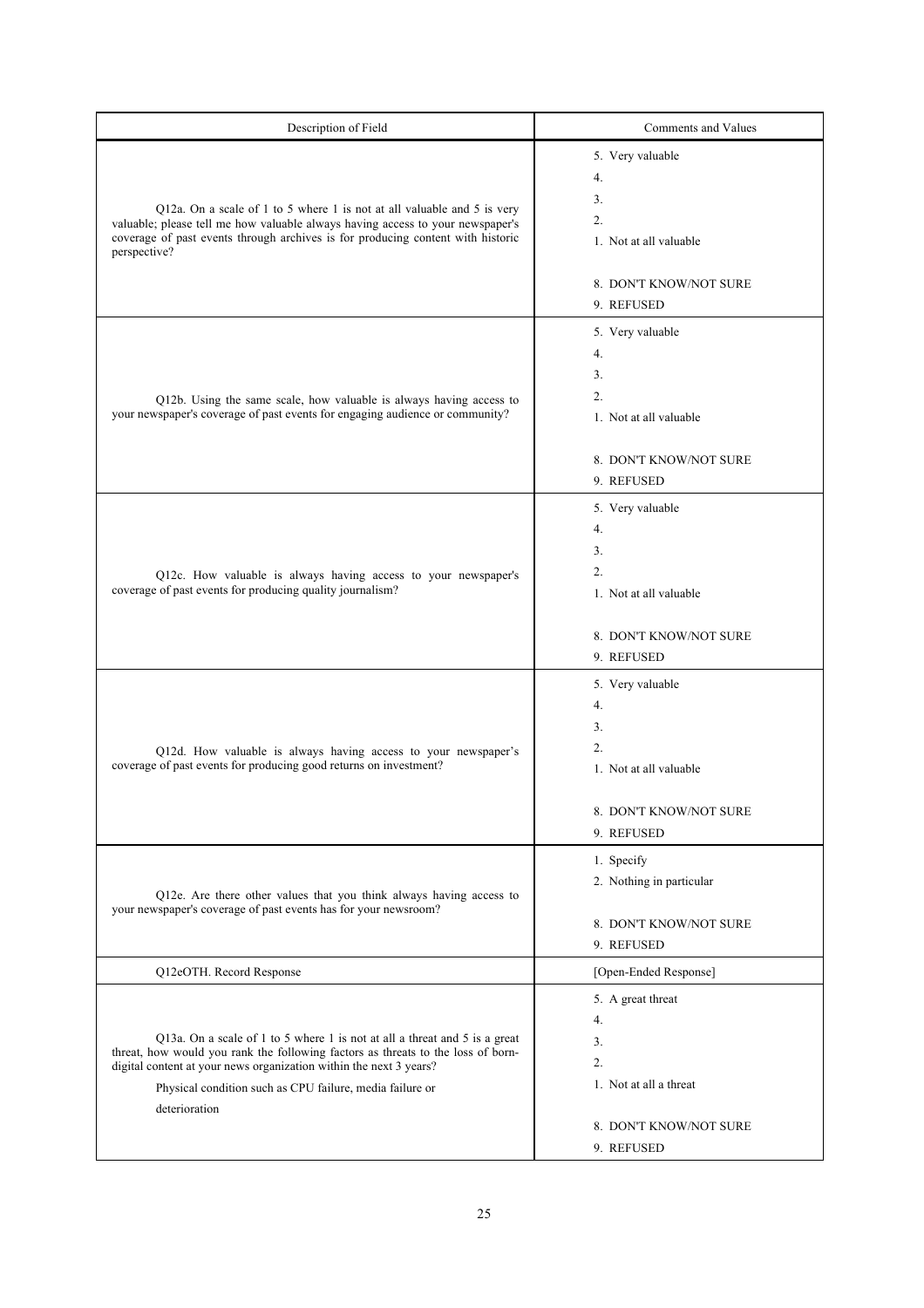| Description of Field                                                                                                                                                | Comments and Values                                                                                                               |
|---------------------------------------------------------------------------------------------------------------------------------------------------------------------|-----------------------------------------------------------------------------------------------------------------------------------|
| Q13b. Technological obsolescence                                                                                                                                    | 5. A great threat<br>4.<br>3.<br>$\overline{2}$ .<br>1. Not at all a threat<br>8. DON'T KNOW/NOT SURE                             |
| Q13c. Lack of or insufficient policy or plan for preservation                                                                                                       | 9. REFUSED<br>5. A great threat<br>4.<br>3.<br>$\overline{2}$ .<br>1. Not at all a threat<br>8. DON'T KNOW/NOT SURE<br>9. REFUSED |
| Q13d. Lack of or insufficient resources for preservation                                                                                                            | 5. A great threat<br>4.<br>3.<br>2.<br>1. Not at all a threat<br>8. DON'T KNOW/NOT SURE<br>9. REFUSED                             |
| Q13e. Are there any other factors as threats to the loss of born-digital<br>content at your news organization within the next 3 years that I have not<br>mentioned? | 1. Yes-Specify<br>2. Nothing in particular<br>8. DON'T KNOW/NOT SURE<br>9. REFUSED                                                |
| Q13eOTH. Record Response                                                                                                                                            | [Open-Ended Response]                                                                                                             |
| Q14a. Are you generating revenue through vendors such as ProQuest or<br>Newsbank?                                                                                   | 1. Yes<br>2. No<br>8. DON'T KNOW/NOT SURE<br>9. REFUSED                                                                           |
| Q14b. What other ways are you generating revenue from archival<br>assets?                                                                                           | 1. Specify<br>2. Nothing in particular<br>8. DON'T KNOW/NOT SURE<br>9. REFUSED                                                    |
| Q14bOTH. Record Response                                                                                                                                            | [Open-Ended Response]                                                                                                             |
| Q15a. Do you place obituaries, birth notices and marriage<br>announcements behind a paywall?                                                                        | 1. Yes<br>2. No<br>7. Other - specify<br>8. DON'T KNOW/NOT SURE<br>9. REFUSED                                                     |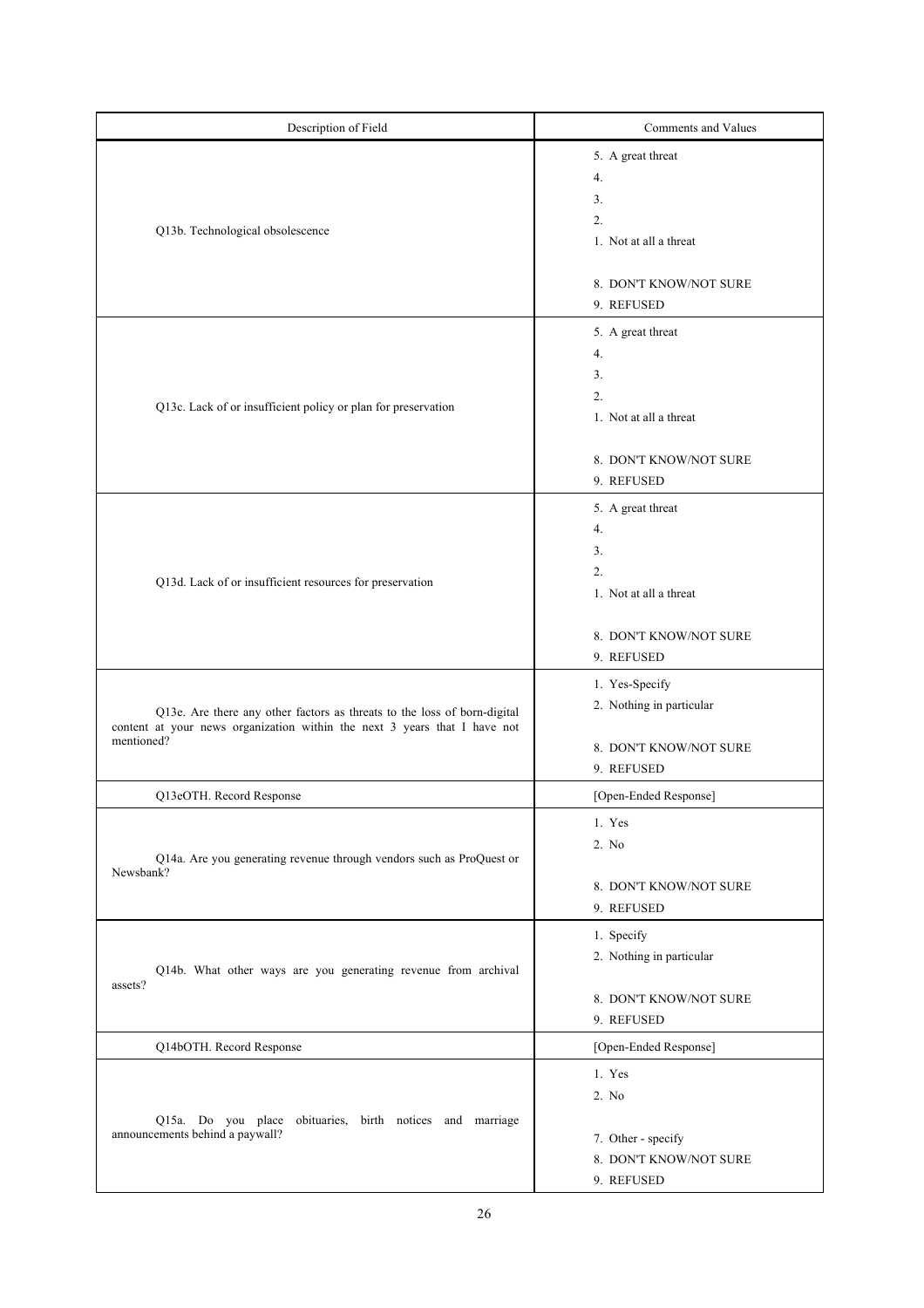| Description of Field                                                                                                                                              | Comments and Values                                                                                                                                          |
|-------------------------------------------------------------------------------------------------------------------------------------------------------------------|--------------------------------------------------------------------------------------------------------------------------------------------------------------|
| Q15aOTH. Record Response                                                                                                                                          | [Open-Ended Response]                                                                                                                                        |
| Q15b. Do you place legal notices behind a paywall?                                                                                                                | 1. Yes<br>2. No<br>7. Other - specify<br>8. DON'T KNOW/NOT SURE<br>9. REFUSED                                                                                |
| Q15bOTH. Record Response                                                                                                                                          | [Open-Ended Response]                                                                                                                                        |
| Q15c. Do you have a news librarian or equivalent position in your<br>newsroom?                                                                                    | 1. Yes<br>2. No<br>8. DON'T KNOW/NOT SURE<br>9. REFUSED                                                                                                      |
| Q16AGE. All right, we're almost finished. I just have a few questions<br>that will help us analyze the survey results.<br>How old were you on your last birthday? | Age in years $[1-120]$<br>8. DON'T KNOW/NOT SURE<br>9. REFUSED                                                                                               |
| Q17JOB. What job position do you hold in your news organization?                                                                                                  | [Open-Ended Response]                                                                                                                                        |
| Q18YR1. How long have you worked at your current position?                                                                                                        | Number of years [1-120]<br>777. LESS THAN A YEAR<br>888. DON'T KNOW/NOT SURE<br>999. REFUSED                                                                 |
| Q19YR2. How long have you worked as a paid journalist?                                                                                                            | Number of years [1-120]<br>777. LESS THAN A YEAR<br>888. DON'T KNOW/NOT SURE<br>999. REFUSED                                                                 |
| Q20OWN. Is your newspaper                                                                                                                                         | 1. Independent<br>2. A Group that is privately owned, or<br>3. A Group that is publicly traded<br>7. Other - specify<br>8. DON'T KNOW/NOT SURE<br>9. REFUSED |
| Q20OWNo. Record Response                                                                                                                                          | [Open-Ended Response]                                                                                                                                        |
| Q21SIZE. In total, what is the size of your organization's news staff, that<br>is, how many people who work in news are now on your organization's payroll?       | Number of news staff [1-777]<br>778. MORE THAN 777 NEWS STAFF<br>888. DON'T KNOW/NOT SURE<br>999. REFUSED                                                    |
| Q22CSIZ. What is the weekday circulation of your newspaper?                                                                                                       | [Open-Ended Response]<br>[ENTER AN '8' IN BOX FOR DON'T<br><b>KNOW/NOT SURE]</b><br>[ENTER A '9' IN BOX FOR REFUSED]                                         |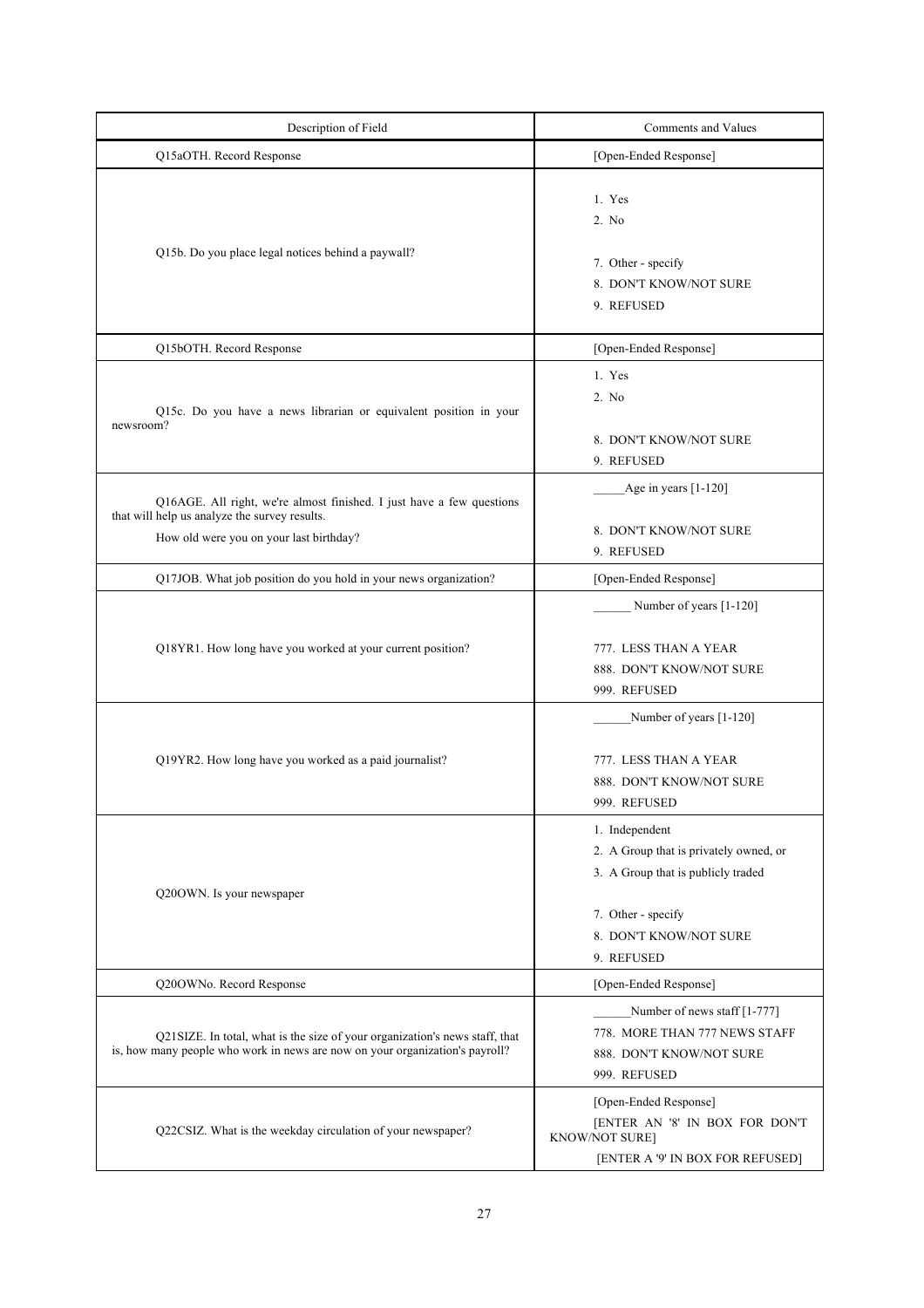| Description of Field                                                                                                                                                                                                                                                                                                            | Comments and Values                                                                                                                                                                                                                                                                                                                                                                                                                                           |
|---------------------------------------------------------------------------------------------------------------------------------------------------------------------------------------------------------------------------------------------------------------------------------------------------------------------------------|---------------------------------------------------------------------------------------------------------------------------------------------------------------------------------------------------------------------------------------------------------------------------------------------------------------------------------------------------------------------------------------------------------------------------------------------------------------|
| Q23VIS. About how many unique visitors come to your site each<br>month?<br>[FOR EXPLANATION PURPOSE ONLY:]<br>UNIQUE VISITORS refer to individuals who have visited a Web site or<br>network at least once in a fixed period of time. It is a term frequently used by<br>online authorities as a measurement of online traffic. | 01. Less than 10,000<br>02. 10,000 but less than 50,000<br>03. 50,000 but less than 100,000<br>04. 100,000 but less than 500,000<br>05. 500,000 but less than 1 million<br>06. 1 million but less than 2 million<br>07. 2 million but less than 5 million<br>08. 5 million but less than 10 million<br>09. 10 million but less than 20 million<br>10. 20 million but less than 30 million<br>11. 30 million or more<br>88. DON'T KNOW/NOT SURE<br>99. REFUSED |
| Q24GEND. [Record respondent's gender. DO NOT ASK]                                                                                                                                                                                                                                                                               | 1. Male<br>2. Female<br>8. Cannot tell                                                                                                                                                                                                                                                                                                                                                                                                                        |
| Closing. That was my last question. Thank you so much for your<br>cooperation and time. Have a good day/evening.                                                                                                                                                                                                                | <b>PRESS</b><br>$\cdot_1$<br>[INTERVIEWER:<br>T <sub>O</sub><br><b>CONTINUE</b>                                                                                                                                                                                                                                                                                                                                                                               |
| (Phone7) Phone Number                                                                                                                                                                                                                                                                                                           | Removed from data file                                                                                                                                                                                                                                                                                                                                                                                                                                        |
| (AAPOR)                                                                                                                                                                                                                                                                                                                         | Final Disposition Code (110=Completed<br>Interview)                                                                                                                                                                                                                                                                                                                                                                                                           |
| (NATTMPTS)                                                                                                                                                                                                                                                                                                                      | Number of attempts made to record                                                                                                                                                                                                                                                                                                                                                                                                                             |
| (INTVID)                                                                                                                                                                                                                                                                                                                        | Interviewer ID                                                                                                                                                                                                                                                                                                                                                                                                                                                |
| (IDATE)                                                                                                                                                                                                                                                                                                                         | Date of Interview                                                                                                                                                                                                                                                                                                                                                                                                                                             |
| (COMPANY)                                                                                                                                                                                                                                                                                                                       | Company Name from sample file                                                                                                                                                                                                                                                                                                                                                                                                                                 |
| (SEQNO) Sequence Number                                                                                                                                                                                                                                                                                                         | A unique number assigned to each record.<br>Sequence numbers beginning with "ONL" are<br>Online Media, "ABC" are from groups A, B, & C,<br>"DEF" are from groups D, E, and F, and "GH" are<br>from groups G and H                                                                                                                                                                                                                                             |

## **Appendix 2**

As promised above the authors will publish a subsequent paper with survey results of born digital news preservation policies and practices at cultural heritage organizations around the world. In the meantime here are the survey questions about the country's born digital news preservation policies and practices; the questions were emailed to several national libraries. Suggestions for additional questions are welcomed.

Born digital news includes for our purposes in this survey include

- Stories published on a news organization's website (these stories may or may not be published in print). These stories are primarily text based but may include photos, illustrations, or videos
- PDF files of printed newspapers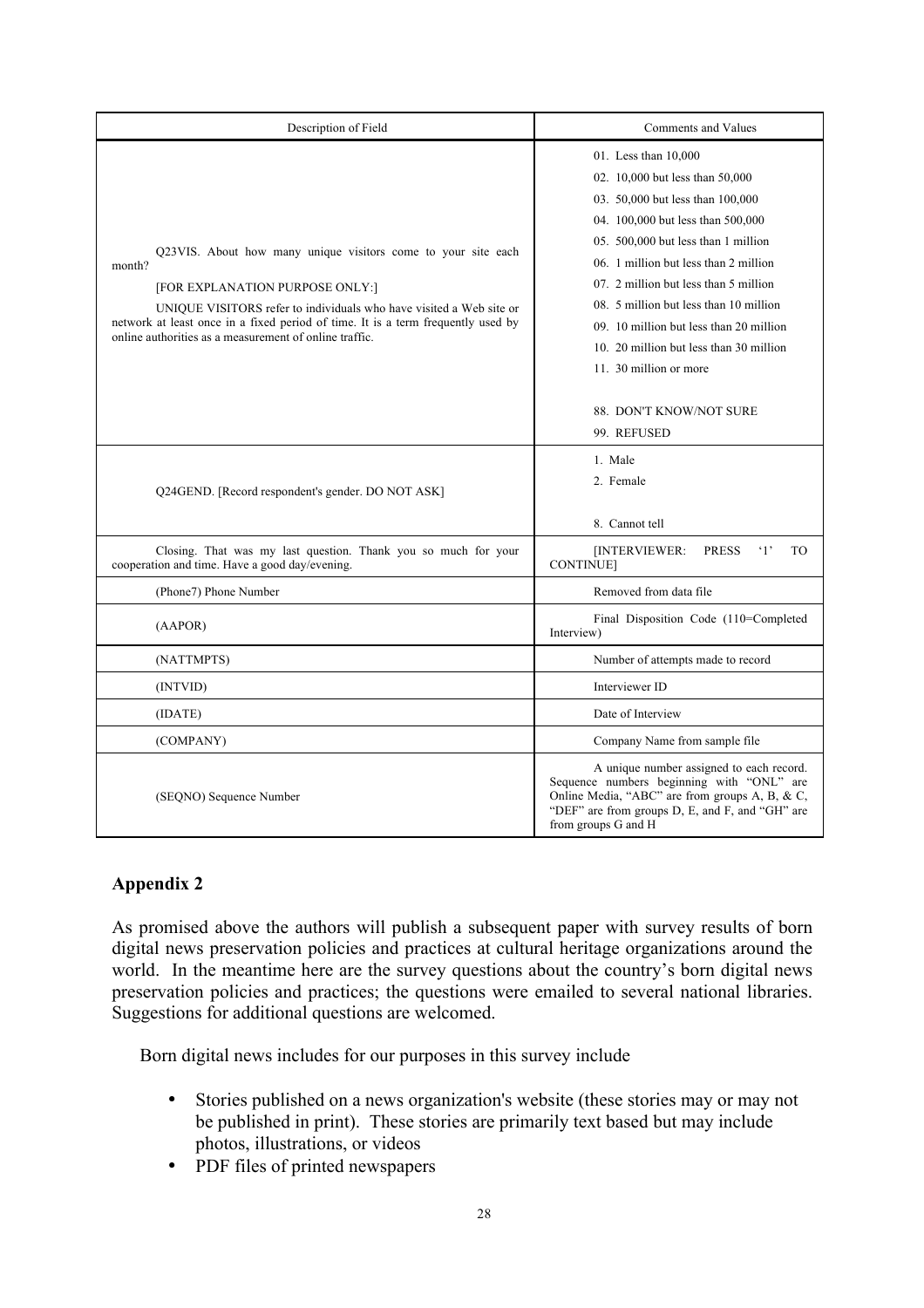## Policies

- 1. Do the laws of your country require publishers to legally deposit born digital news? In this case we mean that publishers MUST send born digital news to one or more legal deposit authorities.
- 2. Do the laws of your country require cultural heritage institutions (libraries) to harvest news organization websites that are publicly available (not behind a subscription paywall)?
- 3. Do the laws of your country require cultural heritage institutions (libraries) and publishers to cooperate in order to preserve born digital news when this news is behind a subscription paywall?

#### Practices

- 1. Does your library receive born digital news from publishers by FTP or similar means? For this question by "receive" we mean that publishers initiate the transmission of born digital news to the legal deposit authority (library). In tech speak, the publisher "pushes" the news to the authority (library).
- 2. If publishers "push" news to your library, how does your library decide which publishers? What criteria are used to decide if born digital news from a particular publisher should be preserved?
- 3. Does your library harvest news websites? If your library does harvest news websites, how frequently does it harvest? Once a day? Once a week? Multiple times per day or week or month?
- 4. Depending on the publisher, news stories published on the web may be updated several times in an hour, day, or week. Do your library's harvest practices take any action if a news story is updated (new version)?
- 5. Depending on the frequency of your library's web harvest, the harvest of a news website may miss new versions of a story or may miss entire stories if the publishers updates its website with a higher frequency than it is harvested. If this is the case for your library's harvest schedule, please estimate the number of stories or versions of stories that your library's new harvest misses. ("I don't know" is an acceptable answer.)
- 6. If your library harvests news websites, how does your library decide which websites? In other words, what criteria are used to decide if born digital news from a particular publisher should be preserved? What criteria are used to determine harvest frequency?

Most of these questions are not simple "yes" or "no". The answers may take considerable time. For this we are very grateful. We would not ask if we did not think that these are important issues. We expect that practices will show that there is a large born digital news preservation gap, with many born digital news stories failing to be preserved.

## **References**

Alverson, J, Leetaru, K., McCargar, V., Ondracek, K., Simon, J., Reilly, B. (2011). *Preserving news in the digital environment: Mapping the newspaper industry in transition. A Report from the Center for Research Libraries April 27, 2011*. Retrieved from http://www.digitalpreservation.gov/documents/CRL\_digiNews\_report\_110502.pdf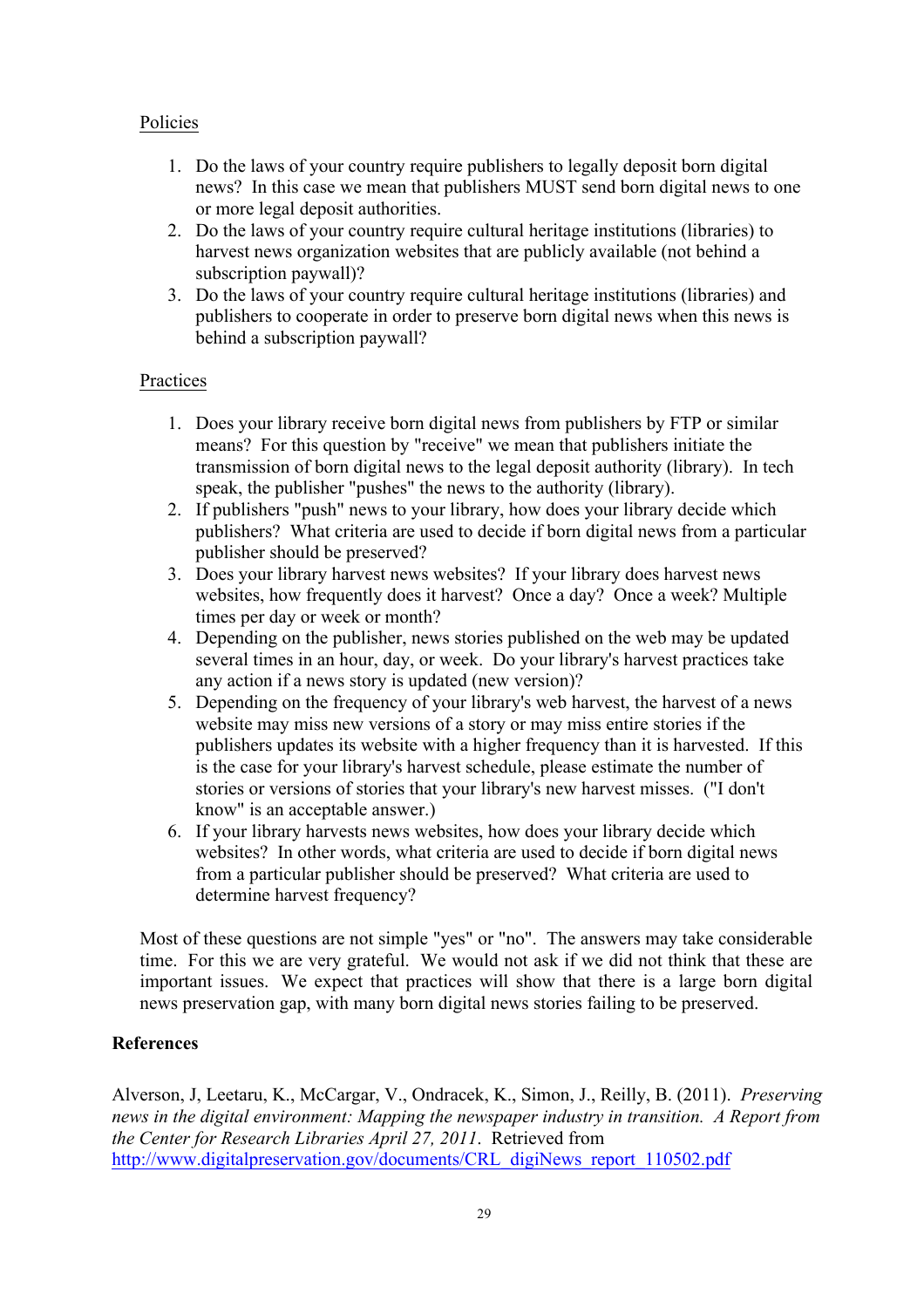AP FAQs. Retrieved from http://www.ap.org/company/faqs

Blue Ribbon Task Force on Sustainable Digital Preservation and Access. (2010). *Sustainable economics for a digital planet: Ensuring long-term access to digital information*. Retrieved from http://brtf.sdsc.edu/biblio/BRTF\_Final\_Report.pdf

Castells, P., Perdrix, F., Pulido, E., Rico, M., Benjamins, R., Contreras, J., and Lores, J. (2004). Neptuno: Semantic web technologies for a digital newspaper archive. *The Semantic Web : Research and Applications. Lecture Notes in Computer Science 3053*, pp. 445-458.

Center for Research Libraries Staff. (2013). Retrieved from http://www.crl.edu/profile/umidissertation-publishing-proquest-llc

Chronicling America http://www.loc.gov/ndnp/about.html

CPI Inflation Calculator. Bureau of Labor Statistics. Retrieved http://www.bls.gov/data/inflation\_calculator.htm

CRL. Retrieved from http://www.crl.edu/about

Cuadra company history (2014). Retrieved from http://www.cuadra.com/about/history.html

Desmond, R. W. (1930). *Newspaper reference libraries: Their history and service*. Minneapolis : University of Minnesota.

Desmond, R. W. (1933) *Newspaper reference methods.* Minneapolis : University of Minnesota Press.

Hegg, J. (1991). Small newspaper libraries: The libraries that time (and automation) passed by. *Special Libraries* 82(4). Retrieved from http://bi.galegroup.com/essentials/article/GALE|A11514813/a29f305209589f5f10f9e6d863eff7b 2?u=morenetuomcolum

IFLA Statement on Legal Deposit (2011) Retrieved from http://www.ifla.org/publications/iflastatement-on-legal-deposit

*Information Today*. (1984). Cuadra directory reports online database shakeout. *Information Today*. 1(8), p. 1. Retrieved from http://connection.ebscohost.com/c/articles/18353050/cuadradirectory-reports-online-database-shakeout

International Internet Preservation Consortium (IIPC) Netpreserve.org lists countries with and without legal deposit laws Retrieved from http://netpreserve.org/legal-deposit#moreinfo

Krabbenhoeft, N., Skinner, K., Schultz, M., Zarndt, F. (2013). Chronicles in preservation: Preserving digital news and newspapers*. Preservation, Digital Technology & Culture. 42(4)*, 199-204. DOI: 10.1515/pdtc-2013-0029

Kwapil, J.F. (1921). The "Morgue" as a factor in journalism. *The Library Journal. 46,* 443-446.

Lathrop Report on Newspaper Indexes. Retrieved from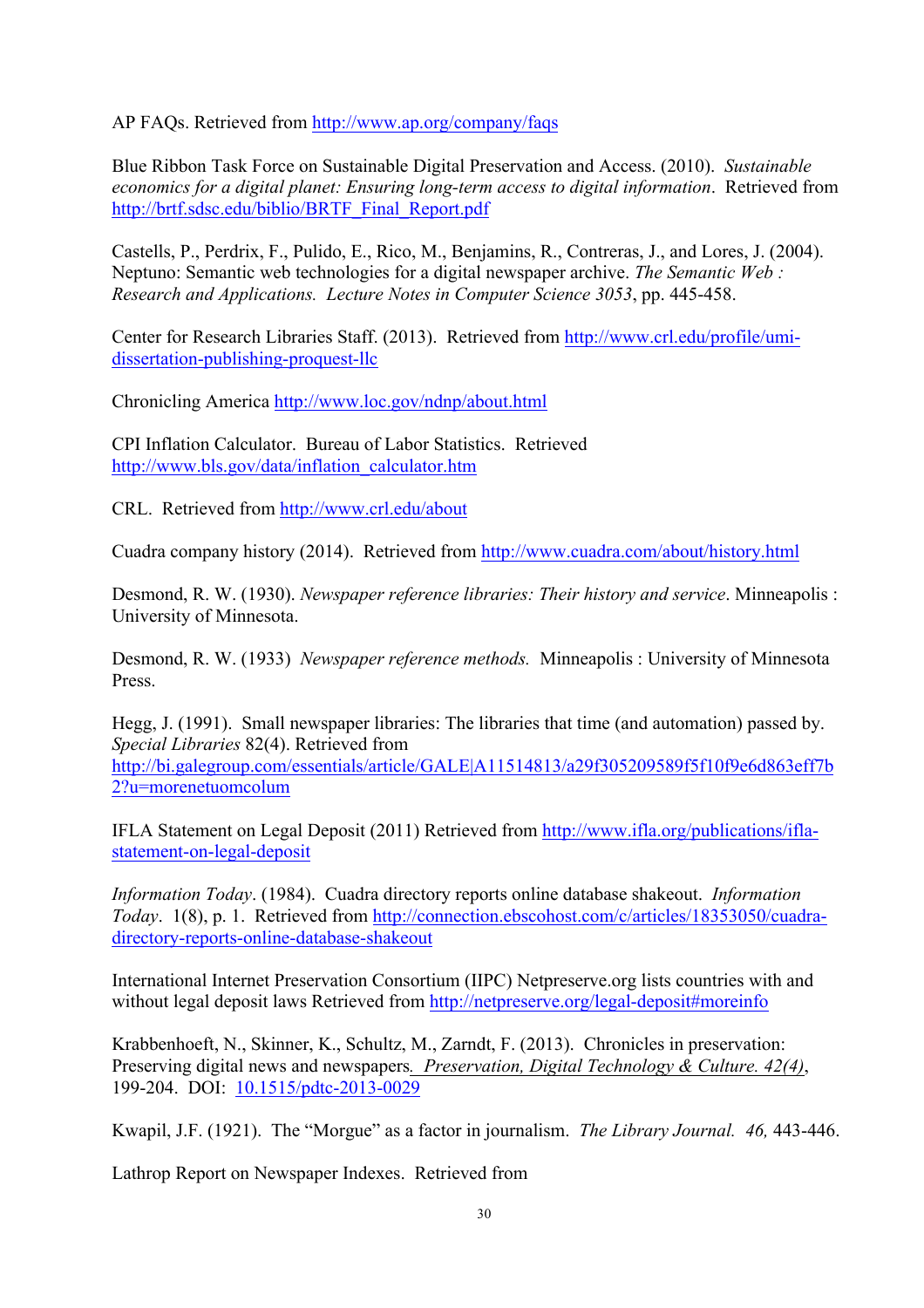http://www.nleindex.com/index.php?pID=LRNI&sID=BrowseIndex&tID=1000E/1129A

LeFurgy, W. G. (2005). Building preservation partnerships: The Library of Congress National Digital Information Infrastructure and Preservation Program. *Library Trends*. *54 (1),* 163-172.

Luce, R. (1913). The Clipping bureau and the library. *Special Libraries*. *4(7-8),* 152-157.

Lydenberg, H. M. (1915). Preservation of modern newspaper files. *Library Journal*. *4 (4),* 240- 242.

McCargar, V. (8/22/2006). *Archive Profile: NewsBank Inc.* Retrieved from http://www.crl.edu/sites/default/files/attachments/pages/newsbankprofile.pdf

McCargar, V. (2011) *Repository Profile –The Associated Press*. Retrieved from http://www.crl.edu/sites/default/files/attachments/pages/AP%20Profile%20final%20doc\_3\_2011. pdf

McCargar, V. (2011). A mandate to preserve: Assessing the inaugural newspaper archive summit. Retrieved www.rjionline.org/news/**mandate**-**preserve**

Miller, Tim. (1983,September). "Information, Please, and *Fast*: Reporting's Revolution— Databases," *Washington Journalism Review*, *5*(7), pp. 51-53.

Nathan, G. J. (1910). Journalistic "Morgues." *The Bookman. 31 (6),* 597-599.

NEH http://www.neh.gov/us-newspaper-program

Reilly, B. (2013). CRL's Long-lived digital collections project: Working to provide member libraries peace-of-mind. *Against the Grain*. *21(2*), 34-36.

Reilly, B. (2011). CRL preservation analysis of electronic news: Mapping the newspaper industry in transition. *The Charleston Advisor*. *13(1)*, 54-55. http://dx.doi.org/10.5260/chara.13.1.54

Soffin, S. et al. (1987). Online databases and newspapers: An assessment of utilization and attitudes. Paper presented at the Annual Meeting of the Association for Education in Journalism and Mass Communication (70th, San Antonio, TX, August 1-4,1987). Retrieved http://files.eric.ed.gov/fulltext/ED286178.pdf

Ullmann, J. (1983). Large newspaper use of commercial data bases*. IDEAS: Research You Can Use from the Missouri School of Journalism.* 1(3), pp. 11-20.

Vittolino, S. (1985). Bu/text: Newspapers pointing way to profit. Sun Sentinel. Retrieved from http://articles.sun-sentinel.com/1985-03-18/business/8501100563\_1\_knight-ridder-videotextphiladelphia-newspapers

Ward, J., Hansen, K. (1986). Commentary: Information age methods in a new reporting model. *Newspaper Research Journal*. 7(3).